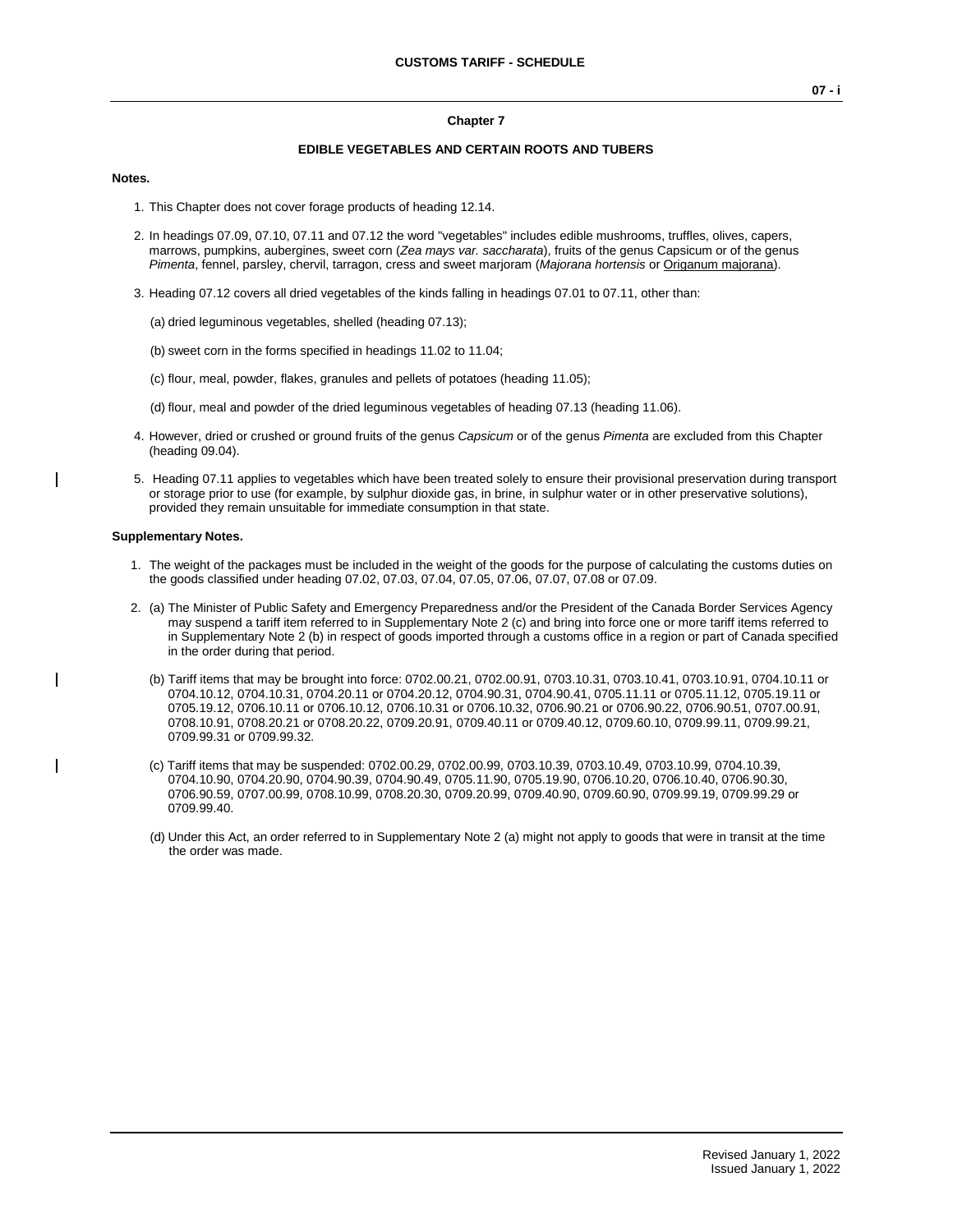| <b>Tariff</b><br>Item | SS | <b>Description of Goods</b>                                                                                                                                                                                                                                                                                                     | Unit of<br>Meas.         | <b>MFN</b><br><b>Tariff</b>                      | <b>Applicable</b><br><b>Preferential Tariffs</b>                                                                   |
|-----------------------|----|---------------------------------------------------------------------------------------------------------------------------------------------------------------------------------------------------------------------------------------------------------------------------------------------------------------------------------|--------------------------|--------------------------------------------------|--------------------------------------------------------------------------------------------------------------------|
|                       |    |                                                                                                                                                                                                                                                                                                                                 |                          |                                                  |                                                                                                                    |
| 07.01                 |    | Potatoes, fresh or chilled.                                                                                                                                                                                                                                                                                                     |                          |                                                  |                                                                                                                    |
| 0701.10.00 00 -Seed   |    |                                                                                                                                                                                                                                                                                                                                 | <b>TNE</b>               | \$4.94/tonne                                     | CCCT, LDCT, UST,<br>MXT, CIAT, CT, CRT, PT,<br>COLT, JT, PAT, HNT,<br>KRT, CEUT, UAT,<br>CPTPT, UKT: Free          |
| 0701.90.00            |    | -Other                                                                                                                                                                                                                                                                                                                          |                          | \$4.94/tonne                                     | CCCT, LDCT, UST,<br>MXT.CIAT.CT.CRT.PT.<br>COLT, JT, PAT, HNT,<br>KRT, CEUT, UAT,<br>CPTPT, UKT: Free              |
|                       |    |                                                                                                                                                                                                                                                                                                                                 | <b>TNE</b><br><b>TNE</b> |                                                  |                                                                                                                    |
| 0702.00               |    | Tomatoes, fresh or chilled.                                                                                                                                                                                                                                                                                                     |                          |                                                  |                                                                                                                    |
|                       |    |                                                                                                                                                                                                                                                                                                                                 |                          |                                                  |                                                                                                                    |
|                       |    | 0702.00.10 00 - - - For processing                                                                                                                                                                                                                                                                                              | KGM                      | Free                                             | CCCT, LDCT, UST,<br>MXT, CIAT, CT, CRT, IT,<br>PT, COLT, JT, PAT, HNT,<br>KRT, CEUT, UAT,<br>CPTPT, UKT: Free      |
|                       |    | ---Cherry tomatoes, other than for processing:                                                                                                                                                                                                                                                                                  |                          |                                                  |                                                                                                                    |
|                       |    | 0702.00.21 00 - - - - Imported during such period, which may be divided into two separate<br>periods, specified by order of the Minister of Public Safety and<br>Emergency Preparedness or the President of the Canada Border<br>Services Agency, not exceeding a total of 32 weeks in any 12 month<br>period ending 31st March | KGM                      | $4.68$ ¢/kg but<br>not less than<br>12.5%        | CCCT, LDCT, UST,<br>MXT, CIAT, CT, CRT, IT,<br>PT, COLT, JT, PAT, HNT,<br>KRT, CEUT, UAT,<br>CPTPT, UKT: Free      |
| 0702.00.29            |    | $--$ Other                                                                                                                                                                                                                                                                                                                      |                          | Free                                             | CCCT, LDCT, GPT, UST,<br>MXT, CIAT, CT, CRT, IT,<br>PT, COLT, JT, PAT, HNT,<br>KRT, CEUT, UAT,<br>CPTPT, UKT: Free |
|                       |    |                                                                                                                                                                                                                                                                                                                                 | <b>KGM</b><br><b>KGM</b> |                                                  |                                                                                                                    |
|                       |    | ---Other:                                                                                                                                                                                                                                                                                                                       |                          |                                                  |                                                                                                                    |
|                       |    | 0702.00.91 00 - - - - Imported during such period, which may be divided into two separate<br>periods, specified by order of the Minister of Public Safety and<br>Emergency Preparedness or the President of the Canada Border<br>Services Agency, not exceeding a total of 32 weeks in any 12 month<br>period ending 31st March | KGM                      | 4.68 $\not\in$ /kg but<br>not less than<br>12.5% | CCCT, LDCT, UST,<br>MXT, CIAT, CT, CRT, IT,<br>PT, COLT, JT, PAT, HNT,<br>KRT, CEUT, UAT,<br>CPTPT, UKT: Free      |
| 0702.00.99            |    | $--$ Other                                                                                                                                                                                                                                                                                                                      |                          | Free                                             | CCCT, LDCT, GPT, UST,<br>MXT, CIAT, CT, CRT, IT,<br>PT, COLT, JT, PAT, HNT,<br>KRT, CEUT, UAT,<br>CPTPT, UKT: Free |
|                       |    | -----Certified organic:                                                                                                                                                                                                                                                                                                         |                          |                                                  |                                                                                                                    |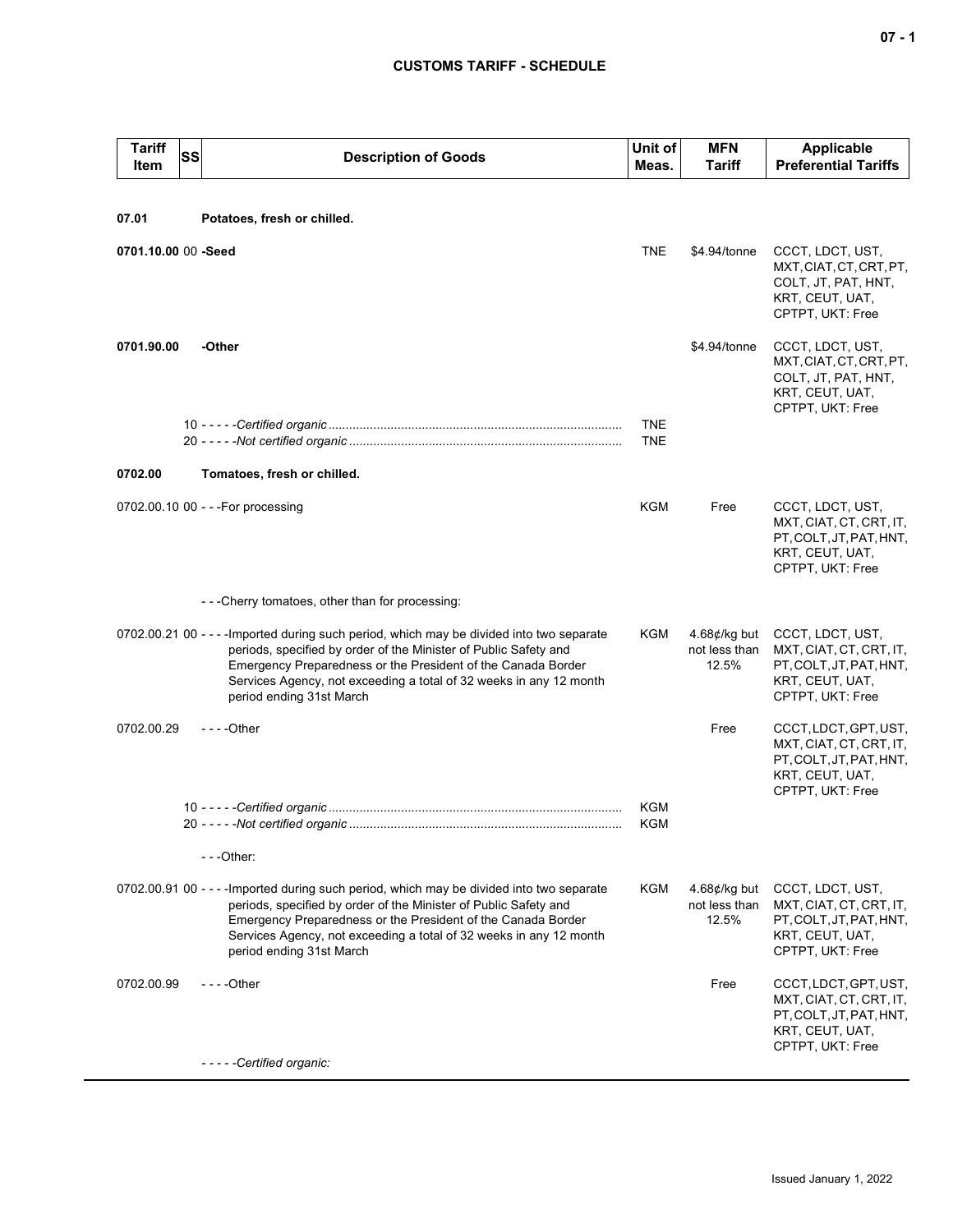| <b>Tariff</b><br>Item | SS | <b>Description of Goods</b>                                                                                                                                                                                                                                                                                                     | Unit of<br>Meas.         | <b>MFN</b><br>Tariff                             | Applicable<br><b>Preferential Tariffs</b>                                                                          |
|-----------------------|----|---------------------------------------------------------------------------------------------------------------------------------------------------------------------------------------------------------------------------------------------------------------------------------------------------------------------------------|--------------------------|--------------------------------------------------|--------------------------------------------------------------------------------------------------------------------|
|                       |    |                                                                                                                                                                                                                                                                                                                                 | <b>KGM</b><br><b>KGM</b> |                                                  |                                                                                                                    |
|                       |    |                                                                                                                                                                                                                                                                                                                                 | <b>KGM</b>               |                                                  |                                                                                                                    |
|                       |    | - - - - -Other:                                                                                                                                                                                                                                                                                                                 | <b>KGM</b>               |                                                  |                                                                                                                    |
|                       |    |                                                                                                                                                                                                                                                                                                                                 | <b>KGM</b>               |                                                  |                                                                                                                    |
|                       |    |                                                                                                                                                                                                                                                                                                                                 | <b>KGM</b>               |                                                  |                                                                                                                    |
|                       |    |                                                                                                                                                                                                                                                                                                                                 | <b>KGM</b><br><b>KGM</b> |                                                  |                                                                                                                    |
|                       |    |                                                                                                                                                                                                                                                                                                                                 |                          |                                                  |                                                                                                                    |
| 07.03                 |    | Onions, shallots, garlic, leeks and other alliaceous vegetables, fresh or<br>chilled.                                                                                                                                                                                                                                           |                          |                                                  |                                                                                                                    |
| 0703.10               |    | -Onions and shallots                                                                                                                                                                                                                                                                                                            |                          |                                                  |                                                                                                                    |
|                       |    | 0703.10.10 00 - - - Onion sets                                                                                                                                                                                                                                                                                                  | KGM                      | $4.23$ ¢/kg but<br>not less than<br>9.5%         | CCCT, LDCT, UST,<br>MXT, CT, CRT, IT, PT,<br>COLT, JT, PAT, HNT,<br>KRT, CEUT, UAT,<br>CPTPT, UKT: Free            |
|                       |    | 0703.10.20 00 - - - Onions, Spanish-type, for processing                                                                                                                                                                                                                                                                        | <b>KGM</b>               | Free                                             | CCCT, LDCT, GPT, UST,<br>MXT, CIAT, CT, CRT, IT,<br>PT, COLT, JT, PAT, HNT,<br>KRT, CEUT, UAT,<br>CPTPT, UKT: Free |
|                       |    | - - - Onions or shallots, green:                                                                                                                                                                                                                                                                                                |                          |                                                  |                                                                                                                    |
|                       |    | 0703.10.31 00 - - - - Imported during such period, which may be divided into two separate<br>periods, specified by order of the Minister of Public Safety and<br>Emergency Preparedness or the President of the Canada Border<br>Services Agency, not exceeding a total of 22 weeks in any 12 month<br>period ending 31st March | KGM                      | 4.68 $\not\in$ /kg but<br>not less than<br>10.5% | CCCT, LDCT, UST,<br>MXT, CT, CRT, IT, PT,<br>COLT, JT, PAT, HNT,<br>KRT, CEUT, UAT,<br>CPTPT, UKT: Free            |
| 0703.10.39            |    | $--$ Other                                                                                                                                                                                                                                                                                                                      |                          | Free                                             | CCCT, LDCT, GPT, UST,<br>MXT, CIAT, CT, CRT, IT,<br>PT, COLT, JT, PAT, HNT,<br>KRT, CEUT, UAT,<br>CPTPT, UKT: Free |
|                       |    |                                                                                                                                                                                                                                                                                                                                 | KGM                      |                                                  |                                                                                                                    |
|                       |    |                                                                                                                                                                                                                                                                                                                                 | KGM                      |                                                  |                                                                                                                    |
|                       |    | - - - Dry shallots:                                                                                                                                                                                                                                                                                                             |                          |                                                  |                                                                                                                    |
|                       |    | 0703.10.41 00 - - - - Imported during such period, which may be divided into two separate<br>periods, specified by order of the Minister of Public Safety and<br>Emergency Preparedness or the President of the Canada Border<br>Services Agency, not exceeding a total of 46 weeks in any 12 month<br>period ending 31st March | <b>KGM</b>               | $2.81$ ¢/kg but<br>not less than<br>12.5%        | AUT, NZT, CCCT, LDCT,<br>UST, MXT, CT, CRT, IT,<br>PT, COLT, JT, PAT, HNT,<br>KRT, CEUT, UAT,<br>CPTPT, UKT: Free  |
|                       |    | 0703.10.49 00 - - - - Other                                                                                                                                                                                                                                                                                                     | KGM                      | Free                                             | CCCT, LDCT, GPT, UST,<br>MXT, CIAT, CT, CRT, IT,<br>PT, COLT, JT, PAT, HNT,<br>KRT, CEUT, UAT,<br>CPTPT, UKT: Free |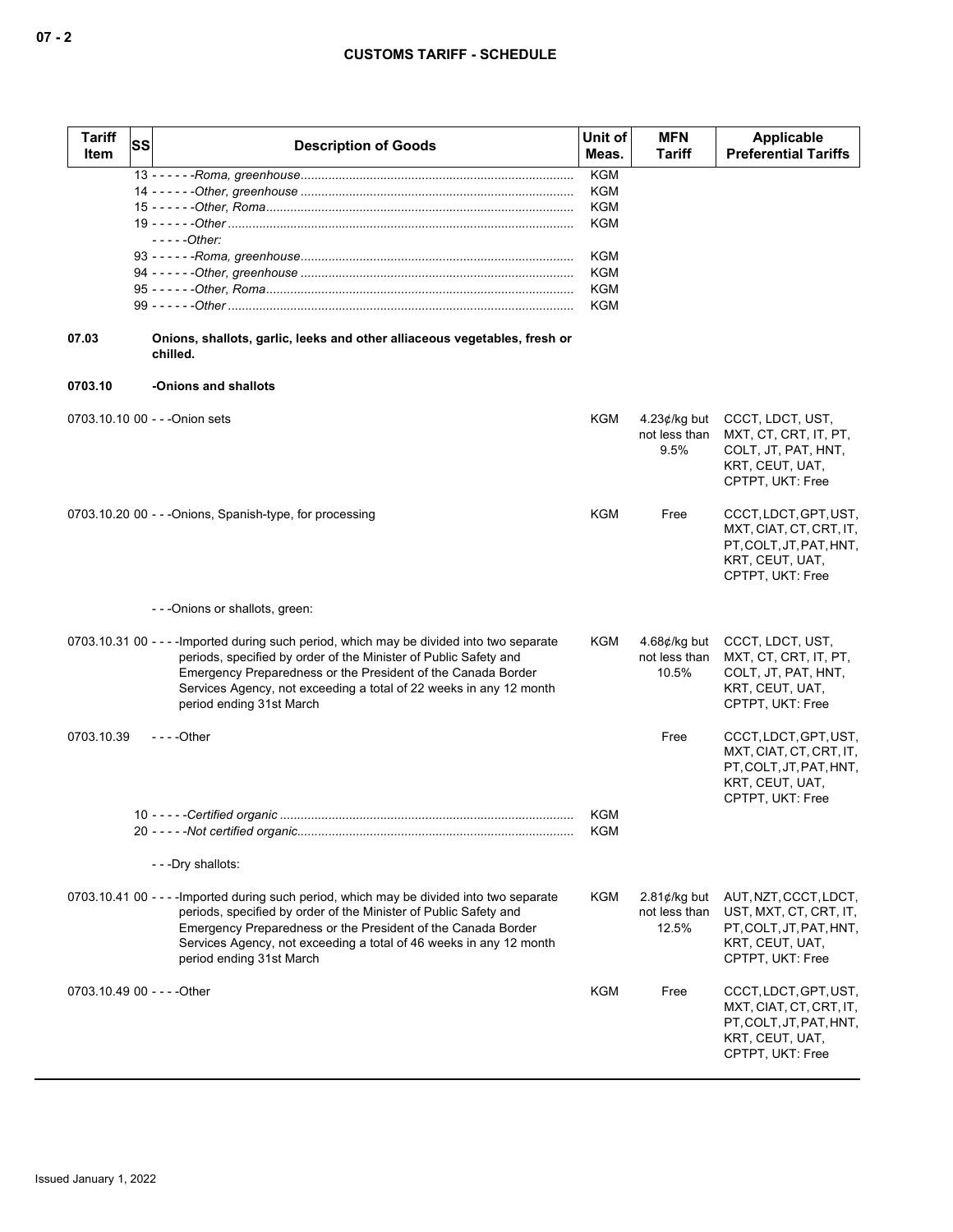| <b>Tariff</b><br>Item | <b>SS</b> | <b>Description of Goods</b>                                                                                                                                                                                                                                                                                                                  | Unit of<br>Meas.  | <b>MFN</b><br>Tariff                                         | <b>Applicable</b><br><b>Preferential Tariffs</b>                                                                   |
|-----------------------|-----------|----------------------------------------------------------------------------------------------------------------------------------------------------------------------------------------------------------------------------------------------------------------------------------------------------------------------------------------------|-------------------|--------------------------------------------------------------|--------------------------------------------------------------------------------------------------------------------|
|                       |           | $--$ Other:                                                                                                                                                                                                                                                                                                                                  |                   |                                                              |                                                                                                                    |
|                       |           | 0703.10.91 00 - - - - Imported during such period, which may be divided into two separate<br>periods, specified by order of the Minister of Public Safety and<br>Emergency Preparedness or the President of the Canada Border<br>Services Agency, not exceeding a total of 46 weeks in any 12 month<br>period ending 31st March              | KGM               | $2.81$ ¢/kg but<br>not less than<br>12.5%                    | AUT, NZT, CCCT, LDCT,<br>UST, MXT, CT, CRT, IT,<br>PT, COLT, JT, PAT, HNT,<br>KRT, CEUT, UAT,<br>CPTPT, UKT: Free  |
| 0703.10.99            |           | - - - - Other                                                                                                                                                                                                                                                                                                                                |                   | Free                                                         | CCCT, LDCT, GPT, UST,<br>MXT, CIAT, CT, CRT, IT,<br>PT, COLT, JT, PAT, HNT,<br>KRT, CEUT, UAT,<br>CPTPT, UKT: Free |
|                       |           |                                                                                                                                                                                                                                                                                                                                              | <b>KGM</b><br>KGM |                                                              |                                                                                                                    |
| 0703.20.00 00 -Garlic |           |                                                                                                                                                                                                                                                                                                                                              | KGM               | Free                                                         | CCCT, LDCT, GPT, UST,<br>MXT, CIAT, CT, CRT, IT,<br>PT, COLT, JT, PAT, HNT,<br>KRT, CEUT, UAT,<br>CPTPT, UKT: Free |
|                       |           | 0703.90.00 00 - Leeks and other alliaceous vegetables                                                                                                                                                                                                                                                                                        | KGM               | Free                                                         | CCCT, LDCT, GPT, UST,<br>MXT, CIAT, CT, CRT, IT,<br>PT, COLT, JT, PAT, HNT,<br>KRT, CEUT, UAT,<br>CPTPT, UKT: Free |
| 07.04                 |           | Cabbages, cauliflowers, kohlrabi, kale and similar edible brassicas,<br>fresh or chilled.                                                                                                                                                                                                                                                    |                   |                                                              |                                                                                                                    |
| 0704.10               |           | -Cauliflowers and broccoli                                                                                                                                                                                                                                                                                                                   |                   |                                                              |                                                                                                                    |
|                       |           | --Cauliflowers and head broccoli, imported during such period, which may<br>be divided into two separate periods, specified by order of the Minister of<br>Public Safety and Emergency Preparedness or the President of the<br>Canada Border Services Agency, not exceeding a total of 20 weeks in any<br>12 month period ending 31st March: |                   |                                                              |                                                                                                                    |
|                       |           | 0704.10.11 00 - - - - In packages of a weight not exceeding 2.27 kg each                                                                                                                                                                                                                                                                     | KGM               | 1.88 $\not\!\epsilon$ /kg but<br>not less than<br>4% plus 4% | CCCT, LDCT, UST,<br>MXT, CT, CRT, PT,<br>COLT, JT, PAT, HNT,<br>KRT, CEUT, UAT,<br>CPTPT, UKT: Free                |
|                       |           | 0704.10.12 00 - - - - In bulk or in packages of a weight exceeding 2.27 kg each                                                                                                                                                                                                                                                              | KGM               | 1.88 $\not\in$ /kg but<br>not less than<br>4%                | CCCT, LDCT, UST,<br>MXT, CT, CRT, PT,<br>COLT, JT, PAT, HNT,<br>KRT, CEUT, UAT,<br>CPTPT, UKT: Free                |
|                       |           | 0704.10.20 00 - - - Broccoli for processing                                                                                                                                                                                                                                                                                                  | KGM               | Free                                                         | CCCT, LDCT, GPT, UST,<br>MXT, CT, CRT, PT,<br>COLT, JT, PAT, HNT,<br>KRT, CEUT, UAT,<br>CPTPT, UKT: Free           |

 $\mathbf{I}$ 

 $\blacksquare$ 

 $\mathbf{I}$ 

 $\mathbf{I}$ 

 $\mathbf{I}$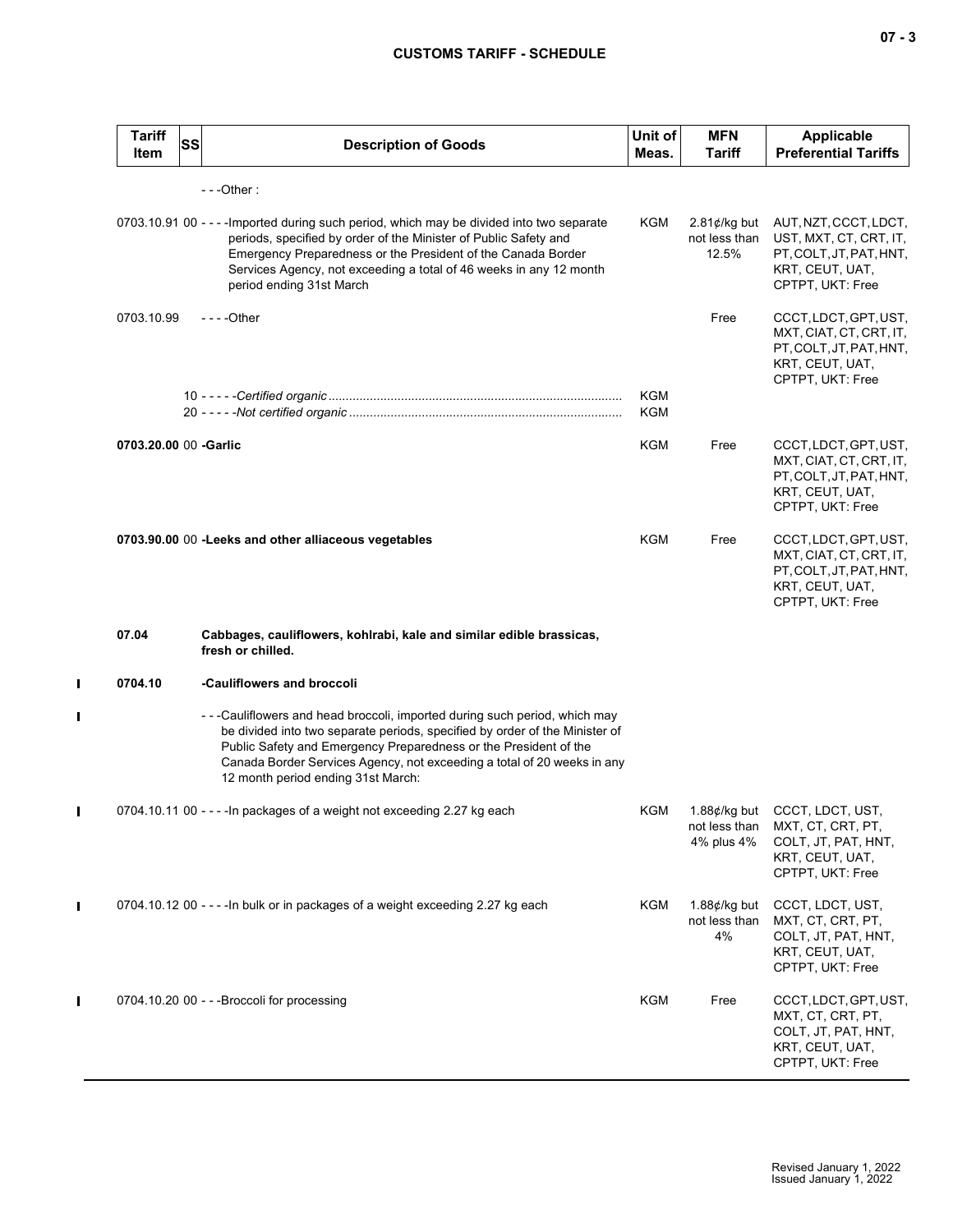| <b>Tariff</b><br><b>SS</b><br>ltem | <b>Description of Goods</b>                                                                                                                                                                                                                                      | Unit of<br>Meas. | <b>MFN</b><br><b>Tariff</b>                      | <b>Applicable</b><br><b>Preferential Tariffs</b>                                                                                               |
|------------------------------------|------------------------------------------------------------------------------------------------------------------------------------------------------------------------------------------------------------------------------------------------------------------|------------------|--------------------------------------------------|------------------------------------------------------------------------------------------------------------------------------------------------|
|                                    | - - - Other broccoli:                                                                                                                                                                                                                                            |                  |                                                  |                                                                                                                                                |
|                                    | 0704.10.31 00 - - - - Imported during such period specified by order of the Minister of Public<br>Safety and Emergency Preparedness or the President of the Canada<br>Border Services Agency, not exceeding 16 weeks in any 12 month period<br>ending 31st March | KGM              | 4.68 $\not\in$ /kg but<br>not less than<br>12.5% | CCCT, LDCT, UST,<br>MXT, CT, CRT, PT,<br>COLT, JT, PAT, HNT,<br>KRT, CEUT, UAT,<br>CPTPT, UKT: Free                                            |
| 0704.10.39                         | $--$ Other                                                                                                                                                                                                                                                       |                  | Free                                             | CCCT, LDCT, GPT, UST,<br>MXT, CT, CRT, PT,<br>COLT, JT, PAT, HNT,<br>KRT, CEUT, UAT,<br>CPTPT, UKT: Free                                       |
|                                    |                                                                                                                                                                                                                                                                  | KGM<br>KGM       |                                                  |                                                                                                                                                |
| 0704.10.90                         | ---Other                                                                                                                                                                                                                                                         |                  | Free                                             | CCCT, LDCT, GPT, UST,<br>MXT, CIAT, CT, CRT, PT,<br>COLT, JT, PAT, HNT,<br>KRT, CEUT, UAT,<br>CPTPT, UKT: Free                                 |
|                                    |                                                                                                                                                                                                                                                                  | KGM<br>KGM       |                                                  |                                                                                                                                                |
| 0704.20                            | -Brussels sprouts                                                                                                                                                                                                                                                |                  |                                                  |                                                                                                                                                |
|                                    | ---Imported during such period specified by order of the Minister of Public<br>Safety and Emergency Preparedness or the President of the Canada<br>Border Services Agency, not exceeding 20 weeks in any 12 month period<br>ending 31st March:                   |                  |                                                  |                                                                                                                                                |
|                                    | 0704.20.11 00 - - - - In packages of a weight not exceeding 2.27 kg each                                                                                                                                                                                         | KGM              | not less than                                    | 5.62¢/kg but CCCT, LDCT, UST,<br>MXT, CT, CRT, IT, PT,<br>10.5% plus 4% COLT, JT, PAT, HNT,<br>KRT, CEUT, UAT,<br>CPTPT, UKT: Free<br>GPT: 10% |
|                                    | 0704.20.12 00 - - - - In bulk or in packages of a weight exceeding 2.27 kg each                                                                                                                                                                                  | KGM              | $5.62$ c/kg but<br>not less than<br>10.5%        | CCCT, LDCT, UST,<br>MXT, CT, CRT, IT, PT,<br>COLT, JT, PAT, HNT,<br>KRT, CEUT, UAT,<br>CPTPT, UKT: Free<br>GPT: 5%                             |
| 0704.20.90                         | $- -$ Other                                                                                                                                                                                                                                                      |                  | Free                                             | CCCT, LDCT, GPT, UST,<br>MXT, CIAT, CT, CRT, IT,<br>PT, COLT, JT, PAT, HNT,<br>KRT, CEUT, UAT,<br>CPTPT, UKT: Free                             |
|                                    |                                                                                                                                                                                                                                                                  | KGM<br>KGM       |                                                  |                                                                                                                                                |
| 0704.90                            | -Other                                                                                                                                                                                                                                                           |                  |                                                  |                                                                                                                                                |

 $\blacksquare$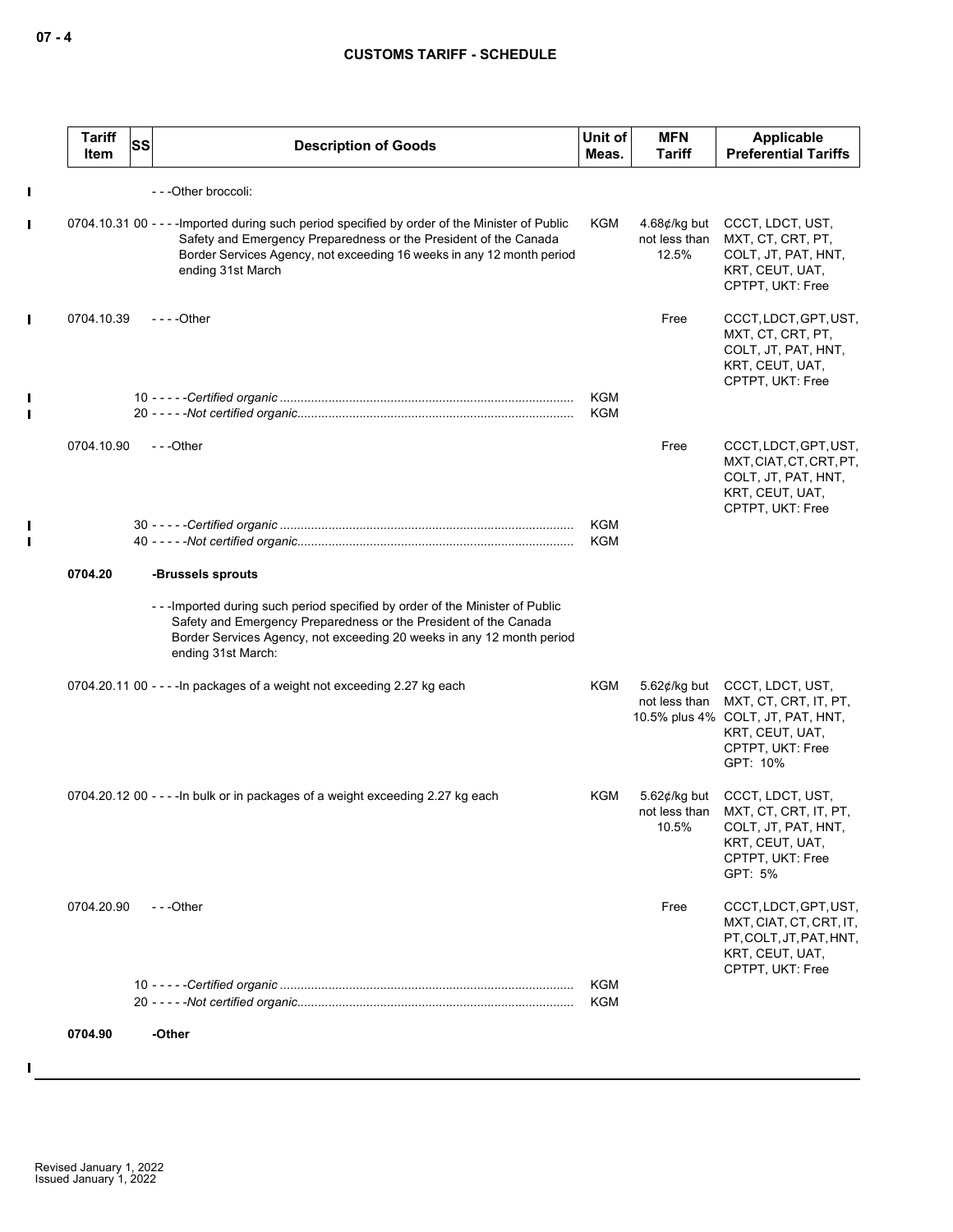$\mathbf I$ 

 $\mathbf{I}$ 

 $\blacksquare$ 

| <b>Tariff</b><br>Item | SS | <b>Description of Goods</b>                                                                                                                                                                                                                                                                                                     | Unit of<br>Meas.  | <b>MFN</b><br><b>Tariff</b>               | <b>Applicable</b><br><b>Preferential Tariffs</b>                                                                             |
|-----------------------|----|---------------------------------------------------------------------------------------------------------------------------------------------------------------------------------------------------------------------------------------------------------------------------------------------------------------------------------|-------------------|-------------------------------------------|------------------------------------------------------------------------------------------------------------------------------|
|                       |    |                                                                                                                                                                                                                                                                                                                                 |                   |                                           |                                                                                                                              |
|                       |    | ---Cabbage (Brassica oleracea, capitata):                                                                                                                                                                                                                                                                                       |                   |                                           |                                                                                                                              |
|                       |    | 0704.90.31 00 - - - - Imported during such period, which may be divided into two separate<br>periods, specified by order of the Minister of Public Safety and<br>Emergency Preparedness or the President of the Canada Border<br>Services Agency, not exceeding a total of 34 weeks in any 12 month<br>period ending 31st March | KGM               | $2.35$ ¢/kg but<br>not less than<br>12.5% | CCCT, LDCT, UST,<br>MXT, CT, CRT, PT,<br>COLT, JT, PAT, HNT,<br>KRT, CEUT, UAT,<br>CPTPT, UKT: Free<br>GPT: 10%              |
| 0704.90.39            |    | $--$ Other                                                                                                                                                                                                                                                                                                                      |                   | Free                                      | CCCT, LDCT, GPT, UST,<br>MXT, CIAT, CT, CRT, PT,<br>COLT, JT, PAT, HNT,<br>KRT, CEUT, UAT,<br>CPTPT, UKT: Free               |
|                       |    |                                                                                                                                                                                                                                                                                                                                 | KGM<br>KGM        |                                           |                                                                                                                              |
|                       |    | ---Cabbage, Chinese or Chinese lettuce (Brassica rapa, chenensis, and<br>Brassica rapa, pekinensis):                                                                                                                                                                                                                            |                   |                                           |                                                                                                                              |
|                       |    | 0704.90.41 00 - - - - Imported during such period specified by order of the Minister of Public<br>Safety and Emergency Preparedness or the President of the Canada<br>Border Services Agency, not exceeding 30 weeks in any 12 month period<br>ending 31st March                                                                | KGM               | not less than<br>12.5%                    | 2.35¢/kg but CCCT, LDCT, UST,<br>MXT, CT, CRT, PT,<br>COLT, JT, PAT, HNT,<br>KRT, CEUT, UAT,<br>CPTPT, UKT: Free<br>GPT: 10% |
| 0704.90.49            |    | $--$ Other                                                                                                                                                                                                                                                                                                                      |                   | Free                                      | CCCT, LDCT, GPT, UST,<br>MXT, CIAT, CT, CRT, PT,<br>COLT, JT, PAT, HNT,<br>KRT, CEUT, UAT,<br>CPTPT, UKT: Free               |
|                       |    |                                                                                                                                                                                                                                                                                                                                 | KGM<br><b>KGM</b> |                                           |                                                                                                                              |
| 0704.90.90            |    | ---Other                                                                                                                                                                                                                                                                                                                        |                   | Free                                      | CCCT, LDCT, GPT, UST,<br>MXT, CIAT, CT, CRT, IT,<br>PT, COLT, JT, PAT, HNT,<br>KRT, CEUT, UAT,<br>CPTPT, UKT: Free           |
|                       |    |                                                                                                                                                                                                                                                                                                                                 | KGM<br>KGM        |                                           |                                                                                                                              |
| 07.05                 |    | Lettuce (Lactuca sativa) and chicory (Cichorium spp.), fresh or chilled.                                                                                                                                                                                                                                                        |                   |                                           |                                                                                                                              |
|                       |    | -Lettuce:                                                                                                                                                                                                                                                                                                                       |                   |                                           |                                                                                                                              |
| 0705.11               |    | --Cabbage lettuce (head lettuce)                                                                                                                                                                                                                                                                                                |                   |                                           |                                                                                                                              |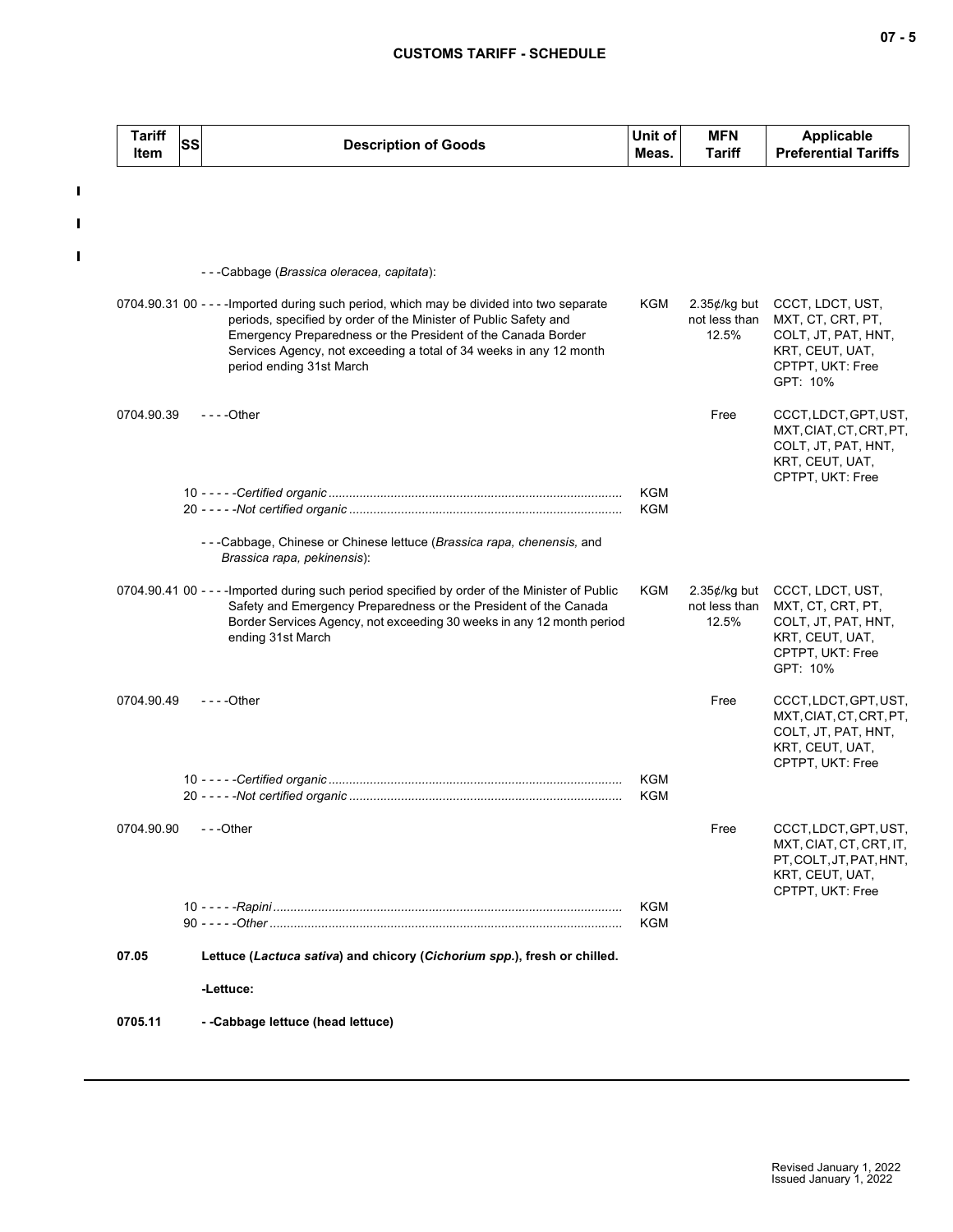| <b>Tariff</b><br>Item | <b>SS</b> | <b>Description of Goods</b>                                                                                                                                                                                                                                                                                      | Unit of<br>Meas.         | <b>MFN</b><br>Tariff                      | Applicable<br><b>Preferential Tariffs</b>                                                                                                   |
|-----------------------|-----------|------------------------------------------------------------------------------------------------------------------------------------------------------------------------------------------------------------------------------------------------------------------------------------------------------------------|--------------------------|-------------------------------------------|---------------------------------------------------------------------------------------------------------------------------------------------|
|                       |           | - - - Imported during such period, which may be divided into two separate<br>periods, specified by order of the Minister of Public Safety and Emergency<br>Preparedness or the President of the Canada Border Services Agency,<br>not exceeding a total of 16 weeks in any 12 month period ending 31st<br>March: |                          |                                           |                                                                                                                                             |
|                       |           | 0705.11.11 00 - - - - In packages of a weight not exceeding 2.27 kg each                                                                                                                                                                                                                                         | KGM                      | $2.35¢/kg$ but<br>not less than           | CCCT, LDCT, UST,<br>MXT, CIAT, CT, CRT, IT,<br>12.5% plus 4% NT, PT, COLT, JT, PAT,<br>HNT, KRT, CEUT, UAT,<br>CPTPT, UKT: Free<br>GPT: 10% |
|                       |           | 0705.11.12 00 - - - - In bulk or in packages of a weight exceeding 2.27 kg each                                                                                                                                                                                                                                  | KGM                      | $2.35$ ¢/kg but<br>not less than<br>12.5% | CCCT, LDCT, UST,<br>MXT, CIAT, CT, CRT, IT,<br>NT, PT, COLT, JT, PAT,<br>HNT, KRT, CEUT, UAT,<br>CPTPT, UKT: Free<br>GPT: 10%               |
| 0705.11.90            |           | $- -$ Other                                                                                                                                                                                                                                                                                                      |                          | Free                                      | CCCT, LDCT, GPT, UST,<br>MXT, CIAT, CT, CRT, IT,<br>NT, PT, COLT, JT, PAT,<br>HNT, KRT, CEUT, UAT,<br>CPTPT, UKT: Free                      |
|                       |           |                                                                                                                                                                                                                                                                                                                  | <b>KGM</b><br><b>KGM</b> |                                           |                                                                                                                                             |
| 0705.19               |           | --Other                                                                                                                                                                                                                                                                                                          |                          |                                           |                                                                                                                                             |
|                       |           | ---Imported during such period, which may be divided into two separate<br>periods, specified by order of the Minister of Public Safety and Emergency<br>Preparedness or the President of the Canada Border Services Agency,<br>not exceeding a total of 16 weeks in any 12 month period ending 31st<br>March:    |                          |                                           |                                                                                                                                             |
|                       |           | 0705.19.11 00 - - - - In packages of a weight not exceeding 2.27 kg each                                                                                                                                                                                                                                         | KGM                      | $2.35$ ¢/kg but<br>not less than          | CCCT, LDCT, UST,<br>MXT, CIAT, CT, CRT, IT,<br>12.5% plus 4% PT, COLT, JT, PAT, HNT,<br>KRT, CEUT, UAT,<br>CPTPT, UKT: Free<br>GPT: 10%     |
|                       |           | 0705.19.12 00 - - - - In bulk or in packages of a weight exceeding 2.27 kg each                                                                                                                                                                                                                                  | KGM                      | $2.35$ ¢/kg but<br>not less than<br>12.5% | CCCT, LDCT, UST,<br>MXT, CIAT, CT, CRT, IT,<br>PT, COLT, JT, PAT, HNT,<br>KRT, CEUT, UAT,<br>CPTPT, UKT: Free<br>GPT: 10%                   |
| 0705.19.90            |           | ---Other                                                                                                                                                                                                                                                                                                         |                          | Free                                      | CCCT, LDCT, GPT, UST,<br>MXT, CIAT, CT, CRT, IT,<br>PT, COLT, JT, PAT, HNT,<br>KRT, CEUT, UAT,<br>CPTPT, UKT: Free                          |
|                       |           | -----Certified organic:                                                                                                                                                                                                                                                                                          | KGM                      |                                           |                                                                                                                                             |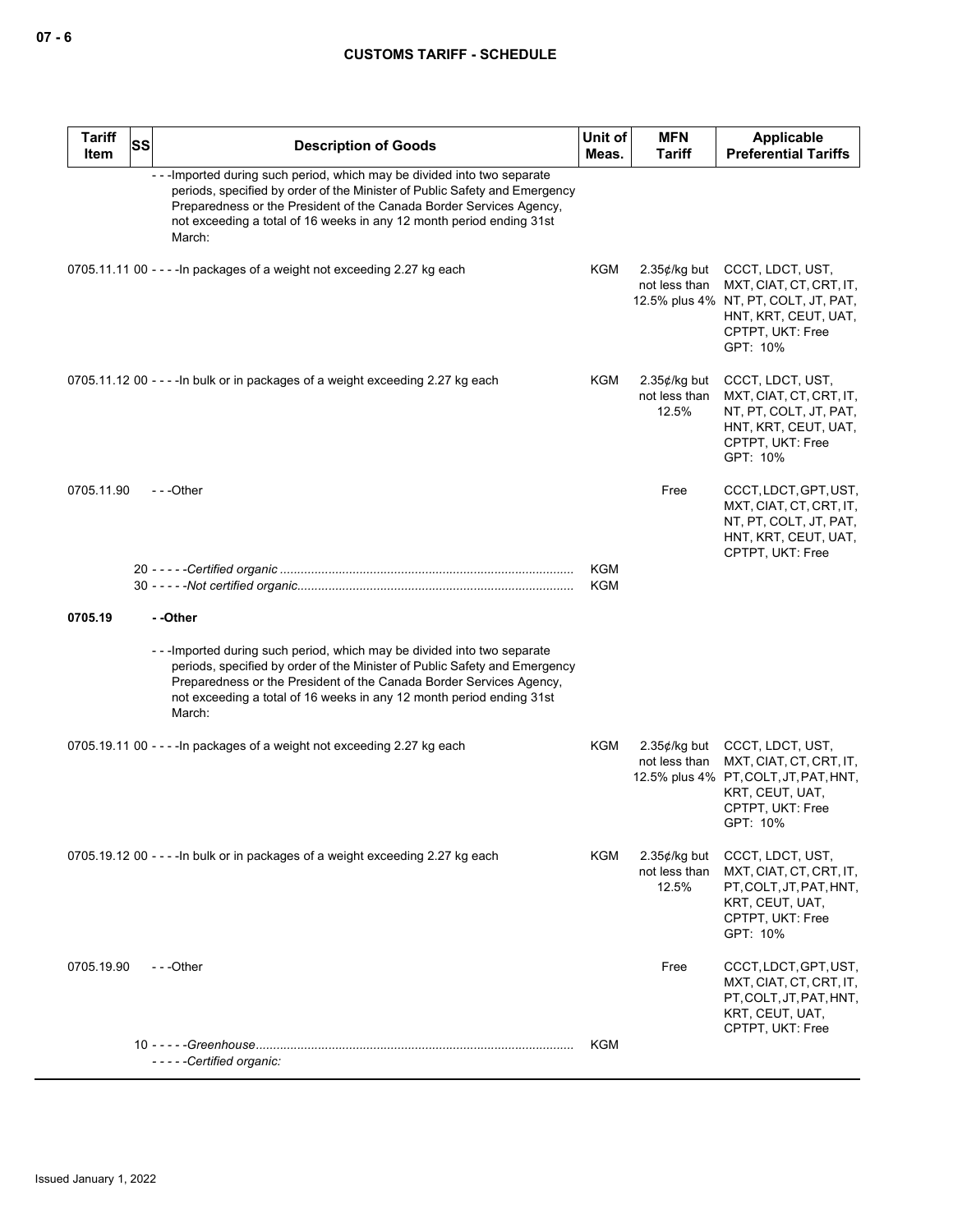| ×<br>۰. |  |  |
|---------|--|--|
|---------|--|--|

| <b>Tariff</b><br><b>Item</b> | <b>SS</b><br><b>Description of Goods</b>                                                                                                                                                                                                                                                                                                                     | Unit of<br>Meas.                | <b>MFN</b><br><b>Tariff</b>                   | <b>Applicable</b><br><b>Preferential Tariffs</b>                                                                   |
|------------------------------|--------------------------------------------------------------------------------------------------------------------------------------------------------------------------------------------------------------------------------------------------------------------------------------------------------------------------------------------------------------|---------------------------------|-----------------------------------------------|--------------------------------------------------------------------------------------------------------------------|
|                              | 21 - - - - - - Packaged fresh salad cut mixes, of a weight not exceeding 1 kg each<br>22 - - - - - - Packaged fresh salad cut mixes, of a weight exceeding 1 kg each<br>-----Not certified organic:                                                                                                                                                          | <b>KGM</b><br><b>KGM</b><br>KGM |                                               |                                                                                                                    |
|                              | 31 - - - - - - Packaged fresh salad cut mixes, of a weight not exceeding 1 kg each<br>32 - - - - - - Packaged fresh salad cut mixes, of a weight exceeding 1 kg each                                                                                                                                                                                         | KGM<br>KGM<br>KGM               |                                               |                                                                                                                    |
|                              | -Chicory:                                                                                                                                                                                                                                                                                                                                                    |                                 |                                               |                                                                                                                    |
|                              | 0705.21.00 00 - - Witloof chicory (Cichorium intybus var. foliosum)                                                                                                                                                                                                                                                                                          | KGM                             | Free                                          | CCCT, LDCT, GPT, UST,<br>MXT, CIAT, CT, CRT, IT,<br>PT, COLT, JT, PAT, HNT,<br>KRT, CEUT, UAT,<br>CPTPT, UKT: Free |
| 0705.29.00 00 - - Other      |                                                                                                                                                                                                                                                                                                                                                              | KGM                             | Free                                          | CCCT, LDCT, GPT, UST,<br>MXT, CIAT, CT, CRT, IT,<br>PT, COLT, JT, PAT, HNT,<br>KRT, CEUT, UAT,<br>CPTPT, UKT: Free |
| 07.06                        | Carrots, turnips, salad beetroot, salsify, celeriac, radishes and similar<br>edible roots, fresh or chilled.                                                                                                                                                                                                                                                 |                                 |                                               |                                                                                                                    |
| 0706.10                      | -Carrots and turnips                                                                                                                                                                                                                                                                                                                                         |                                 |                                               |                                                                                                                    |
|                              | --Baby carrots (of a length not exceeding 11 cm), imported during such<br>period, which may be divided into two separate periods, specified by order<br>of the Minister of Public Safety and Emergency Preparedness or the<br>President of the Canada Border Services Agency, not exceeding a total of<br>40 weeks in any 12 month period ending 31st March: |                                 |                                               |                                                                                                                    |
|                              | 0706.10.11 00 - - - - In packages of a weight not exceeding 2.27 kg each                                                                                                                                                                                                                                                                                     | KGM                             | 1.88¢/kg but<br>not less than<br>4% plus 4%   | CCCT, LDCT, UST,<br>MXT, CIAT, CT, CRT, PT,<br>COLT, JT, PAT, HNT,<br>KRT, CEUT, UAT,<br>CPTPT, UKT: Free          |
|                              | 0706.10.12 00 - - - - In bulk or in packages of a weight exceeding 2.27 kg each                                                                                                                                                                                                                                                                              | KGM                             | 1.88 $\not\in$ /kg but<br>not less than<br>4% | CCCT, LDCT, UST,<br>MXT, CIAT, CT, CRT, PT,<br>COLT, JT, PAT, HNT,<br>KRT, CEUT, UAT,<br>CPTPT, UKT: Free          |
| 0706.10.20                   | ---Other baby carrots of a length not exceeding 11 cm                                                                                                                                                                                                                                                                                                        |                                 | Free                                          | CCCT, LDCT, GPT, UST,<br>MXT, CIAT, CT, CRT, PT,<br>COLT, JT, PAT, HNT,<br>KRT, CEUT, UAT,<br>CPTPT, UKT: Free     |
|                              | -----Certified organic:                                                                                                                                                                                                                                                                                                                                      | KGM                             |                                               |                                                                                                                    |
|                              | 12 - - - - - - In bulk or in packages of a weight exceeding 1 kg each<br>-----Not certified organic:                                                                                                                                                                                                                                                         | <b>KGM</b>                      |                                               |                                                                                                                    |
|                              | 22 - - - - - - In bulk or in packages of a weight exceeding 1 kg each                                                                                                                                                                                                                                                                                        | <b>KGM</b><br><b>KGM</b>        |                                               |                                                                                                                    |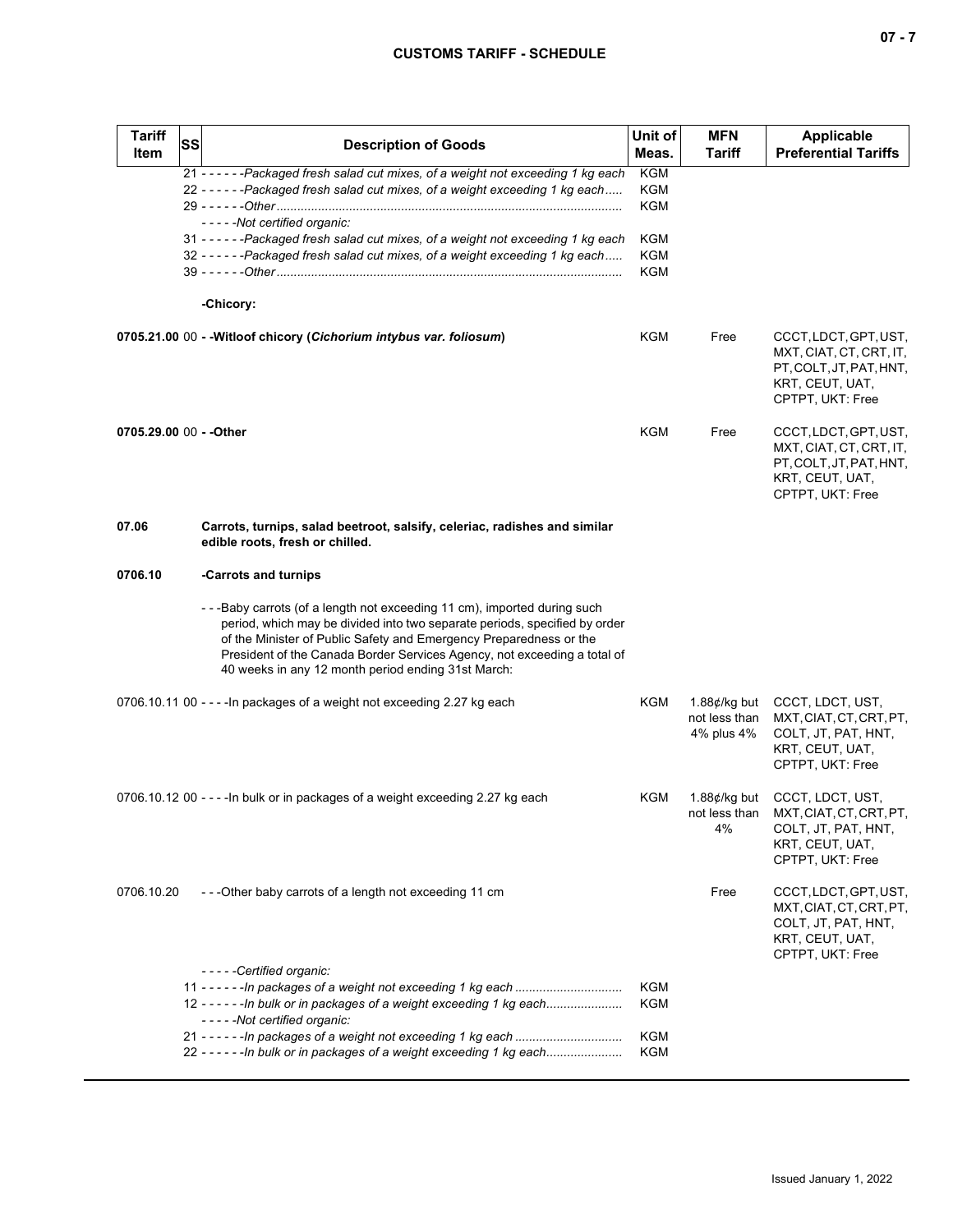| <b>Tariff</b><br>Item | SS | <b>Description of Goods</b>                                                                                                                                                                                                                                                                                                                                                          | Unit of<br>Meas.  | <b>MFN</b><br>Tariff                                    | <b>Applicable</b><br><b>Preferential Tariffs</b>                                                                      |
|-----------------------|----|--------------------------------------------------------------------------------------------------------------------------------------------------------------------------------------------------------------------------------------------------------------------------------------------------------------------------------------------------------------------------------------|-------------------|---------------------------------------------------------|-----------------------------------------------------------------------------------------------------------------------|
|                       |    | ---Carrots, other than baby carrots (of a length not exceeding 11 cm),<br>imported during such period, which may be divided into two separate<br>periods, specified by order of the Minister of Public Safety and Emergency<br>Preparedness or the President of the Canada Border Services Agency,<br>not exceeding a total of 40 weeks in any 12 month period ending 31st<br>March: |                   |                                                         |                                                                                                                       |
|                       |    | 0706.10.31 00 - - - - In packages of a weight not exceeding 2.27 kg each                                                                                                                                                                                                                                                                                                             | KGM               | $0.94¢$ /kg plus<br>4%                                  | CCCT, LDCT, UST,<br>MXT, CIAT, CT, CRT, PT,<br>COLT, JT, PAT, HNT,<br>KRT, CEUT, UAT,<br>CPTPT, UKT: Free             |
|                       |    | 0706.10.32 00 - - - - In bulk or in packages of a weight exceeding 2.27 kg each                                                                                                                                                                                                                                                                                                      | KGM               | 0.94¢/kg                                                | CCCT, LDCT, UST,<br>MXT, CIAT, CT, CRT, PT,<br>COLT, JT, PAT, HNT,<br>KRT, CEUT, UAT,<br>CPTPT, UKT: Free             |
| 0706.10.40            |    | ---Other carrots                                                                                                                                                                                                                                                                                                                                                                     |                   | Free                                                    | CCCT, LDCT, GPT, UST,<br>MXT, CIAT, CT, CRT, PT,<br>COLT, JT, PAT, HNT,<br>KRT, CEUT, UAT,<br>CPTPT, UKT: Free        |
|                       |    |                                                                                                                                                                                                                                                                                                                                                                                      | <b>KGM</b><br>KGM |                                                         |                                                                                                                       |
|                       |    | 0706.10.50 00 - - - Turnips                                                                                                                                                                                                                                                                                                                                                          | KGM               | Free                                                    | CCCT, LDCT, GPT, UST,<br>MXT, CIAT, CT, CRT, PT,<br>COLT, JT, PAT, HNT,<br>KRT, CEUT, UAT,<br>CPTPT, UKT: Free        |
| 0706.90               |    | -Other                                                                                                                                                                                                                                                                                                                                                                               |                   |                                                         |                                                                                                                       |
|                       |    | $0706.90.100 - - Beets$ , for processing                                                                                                                                                                                                                                                                                                                                             | KGM               | Free                                                    | CCCT, LDCT, GPT, UST,<br>MXT, CIAT, CT, CRT, PT,<br>COLT, JT, PAT, HNT,<br>CEUT, UAT, CPTPT,<br>UKT: Free             |
|                       |    | -- - Other beets imported during such period, which may be divided into two<br>separate periods, specified by order of the Minister of Public Safety and<br>Emergency Preparedness or the President of the Canada Border Services<br>Agency, not exceeding a total of 34 weeks in any 12 month period ending<br>31st March:                                                          |                   |                                                         |                                                                                                                       |
|                       |    | 0706.90.21 00 - - - - In packages of a weight not exceeding 2.27 kg each                                                                                                                                                                                                                                                                                                             | KGM               | 1.88 $\not\in$ /kg but<br>not less than<br>8.5% plus 4% | CCCT, LDCT, UST,<br>MXT, CIAT, CT, CRT, PT,<br>COLT, JT, PAT, HNT,<br>KRT, CEUT, UAT,<br>CPTPT, UKT: Free<br>GPT: 10% |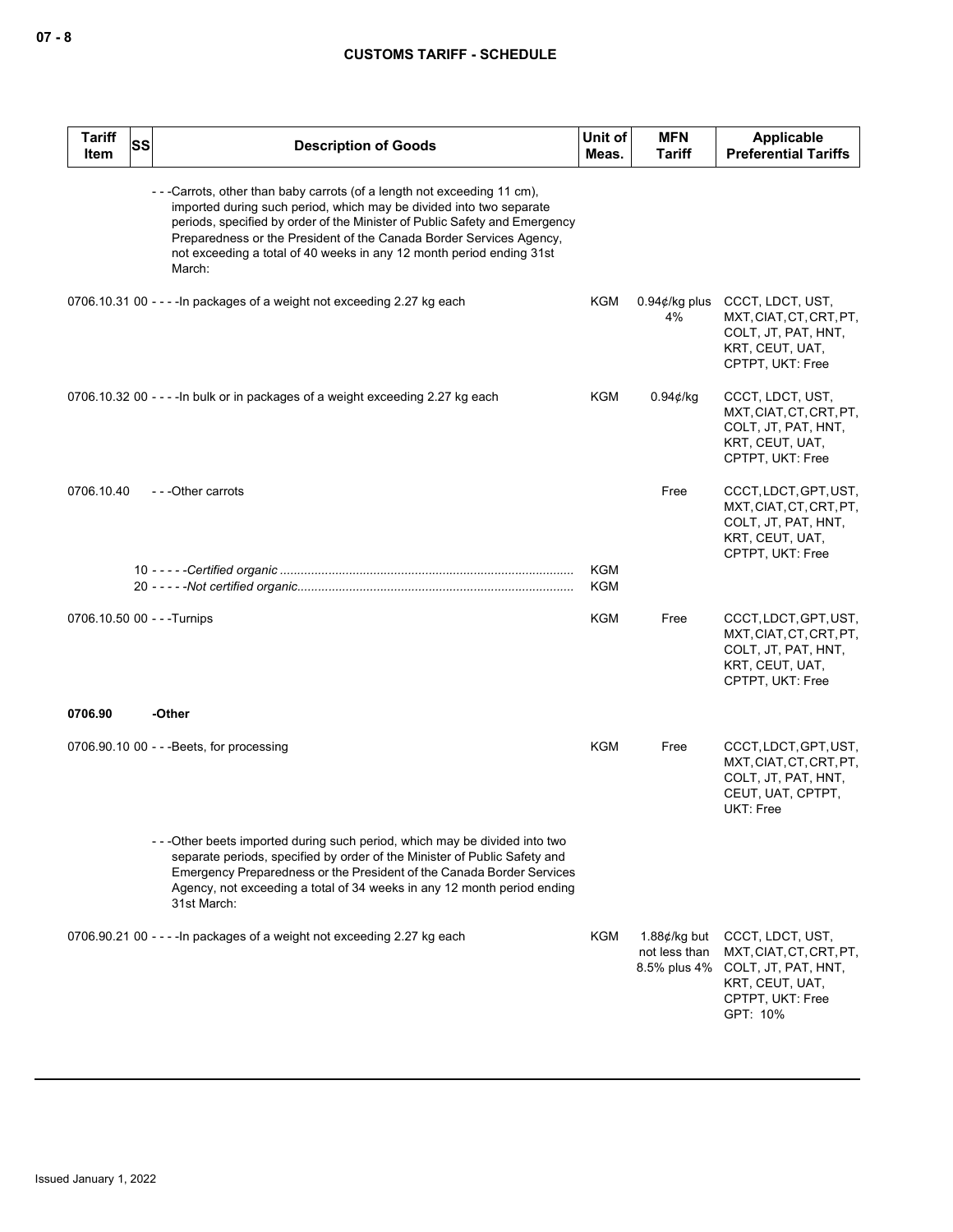| <b>Tariff</b> | SS<br><b>Description of Goods</b>                                                                                                                                                                                                                                | Unit of           | <b>MFN</b>                                      | <b>Applicable</b>                                                                                                    |
|---------------|------------------------------------------------------------------------------------------------------------------------------------------------------------------------------------------------------------------------------------------------------------------|-------------------|-------------------------------------------------|----------------------------------------------------------------------------------------------------------------------|
| Item          |                                                                                                                                                                                                                                                                  | Meas.             | <b>Tariff</b>                                   | <b>Preferential Tariffs</b>                                                                                          |
|               | 0706.90.22 00 - - - - In bulk or in packages of a weight exceeding 2.27 kg each                                                                                                                                                                                  | KGM               | 1.88 $\not\in$ /kg but<br>not less than<br>8.5% | CCCT, LDCT, UST,<br>MXT, CIAT, CT, CRT, PT,<br>COLT, JT, PAT, HNT,<br>KRT, CEUT, UAT,<br>CPTPT, UKT: Free<br>GPT: 5% |
| 0706.90.30    | - - - Other beets                                                                                                                                                                                                                                                | KGM               | Free                                            | CCCT, LDCT, GPT, UST,<br>MXT, CIAT, CT, CRT, PT,<br>COLT, JT, PAT, HNT,<br>KRT, CEUT, UAT,<br>CPTPT, UKT: Free       |
|               |                                                                                                                                                                                                                                                                  | <b>KGM</b>        |                                                 |                                                                                                                      |
|               | 0706.90.40 00 - - - Salsify and celeriac                                                                                                                                                                                                                         | KGM               | Free                                            | CCCT, LDCT, GPT, UST,<br>MXT, CIAT, CT, CRT, PT,<br>COLT, JT, PAT, HNT,<br>KRT, CEUT, UAT,<br>CPTPT, UKT: Free       |
|               | - - - Radishes:                                                                                                                                                                                                                                                  |                   |                                                 |                                                                                                                      |
|               | 0706.90.51 00 - - - - Imported during such period specified by order of the Minister of Public<br>Safety and Emergency Preparedness or the President of the Canada<br>Border Services Agency, not exceeding 26 weeks in any 12 month period<br>ending 31st March | KGM               | 1.41 $\not\in$ /kg but<br>not less than<br>6%   | CCCT, LDCT, UST,<br>MXT, CIAT, CT, CRT, PT,<br>COLT, JT, PAT, HNT,<br>KRT, CEUT, UAT,<br>CPTPT, UKT: Free<br>GPT: 5% |
| 0706.90.59    | $--$ Other                                                                                                                                                                                                                                                       |                   | Free                                            | CCCT, LDCT, GPT, UST,<br>MXT, CIAT, CT, CRT, PT,<br>COLT, JT, PAT, HNT,<br>KRT, CEUT, UAT,<br>CPTPT, UKT: Free       |
|               |                                                                                                                                                                                                                                                                  | <b>KGM</b><br>KGM |                                                 |                                                                                                                      |
| 0706.90.90    | ---Other                                                                                                                                                                                                                                                         |                   | Free                                            | CCCT, LDCT, GPT, UST,<br>MXT, CIAT, CT, CRT, IT,<br>PT, COLT, JT, PAT, HNT,<br>KRT, CEUT, UAT,<br>CPTPT, UKT: Free   |
|               |                                                                                                                                                                                                                                                                  | KGM<br>KGM<br>KGM |                                                 |                                                                                                                      |
|               |                                                                                                                                                                                                                                                                  |                   |                                                 |                                                                                                                      |
| 0707.00       | Cucumbers and gherkins, fresh or chilled.                                                                                                                                                                                                                        |                   |                                                 |                                                                                                                      |
|               | 0707.00.10 00 - - - For processing                                                                                                                                                                                                                               | KGM               | Free                                            | CCCT, LDCT, UST,<br>MXT, CT, CRT, IT, PT,<br>COLT, JT, PAT, HNT,<br>KRT, CEUT, UAT,<br>CPTPT, UKT: Free              |
|               | $- -$ Other:                                                                                                                                                                                                                                                     |                   |                                                 |                                                                                                                      |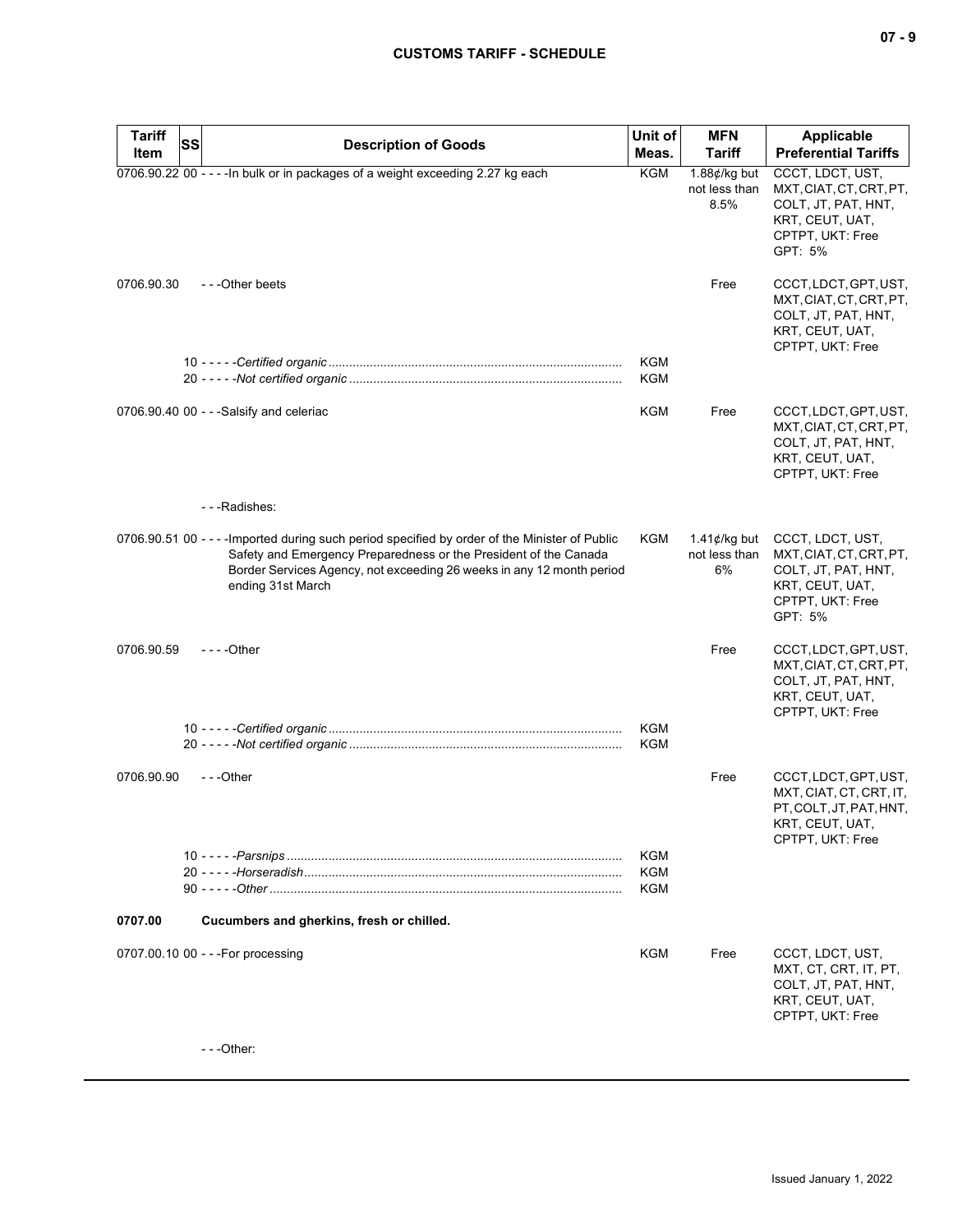| <b>Tariff</b> | <b>SS</b> | <b>Description of Goods</b>                                                                                                                                                                                                                                                                                                       | Unit of           | <b>MFN</b>                                | Applicable                                                                                                         |
|---------------|-----------|-----------------------------------------------------------------------------------------------------------------------------------------------------------------------------------------------------------------------------------------------------------------------------------------------------------------------------------|-------------------|-------------------------------------------|--------------------------------------------------------------------------------------------------------------------|
| Item          |           |                                                                                                                                                                                                                                                                                                                                   | Meas.             | <b>Tariff</b>                             | <b>Preferential Tariffs</b>                                                                                        |
|               |           | 0707.00.91 00 - - - - Imported during such period, which may be divided into two separate<br>periods, specified by order of the Minister of Public Safety and<br>Emergency Preparedness or the President of the Canada Border<br>Services Agency, not exceeding a total of 30 weeks in any 12 month<br>period ending 31st March   | <b>KGM</b>        | $4.22$ ¢/kg but<br>not less than<br>12.5% | CCCT, LDCT, UST,<br>MXT, CT, CRT, IT, PT,<br>COLT, JT, PAT, HNT,<br>KRT, CEUT, UAT,<br>CPTPT, UKT: Free            |
| 0707.00.99    |           | $--$ Other                                                                                                                                                                                                                                                                                                                        |                   | Free                                      | CCCT, LDCT, GPT, UST,<br>MXT, CIAT, CT, CRT, IT,<br>PT, COLT, JT, PAT, HNT,<br>KRT, CEUT, UAT,<br>CPTPT, UKT: Free |
|               |           | -----Certified organic:                                                                                                                                                                                                                                                                                                           |                   |                                           |                                                                                                                    |
|               |           |                                                                                                                                                                                                                                                                                                                                   | <b>KGM</b><br>KGM |                                           |                                                                                                                    |
|               |           |                                                                                                                                                                                                                                                                                                                                   | <b>KGM</b>        |                                           |                                                                                                                    |
|               |           |                                                                                                                                                                                                                                                                                                                                   | <b>KGM</b>        |                                           |                                                                                                                    |
| 07.08         |           | Leguminous vegetables, shelled or unshelled, fresh or chilled.                                                                                                                                                                                                                                                                    |                   |                                           |                                                                                                                    |
| 0708.10       |           | -Peas (Pisum sativum)                                                                                                                                                                                                                                                                                                             |                   |                                           |                                                                                                                    |
|               |           | 0708.10.10 00 - - - For processing                                                                                                                                                                                                                                                                                                | <b>KGM</b>        | Free                                      | CCCT, LDCT, GPT, UST,<br>MXT, CT, CRT, IT, PT,<br>COLT, JT, PAT, HNT,<br>KRT, CEUT, UAT,<br>CPTPT, UKT: Free       |
|               |           | $--$ Other:                                                                                                                                                                                                                                                                                                                       |                   |                                           |                                                                                                                    |
|               |           | 0708.10.91 00 - - - - Imported during such period specified by order of the Minister of Public<br>Safety and Emergency Preparedness or the President of the Canada<br>Border Services Agency, not exceeding 12 weeks in any 12 month period<br>ending 31st March                                                                  | KGM               | $3.75$ ¢/kg but<br>not less than<br>8.5%  | CCCT, LDCT, UST,<br>MXT, CT, CRT, IT, PT,<br>COLT, JT, PAT, HNT,<br>KRT, CEUT, UAT,<br>CPTPT, UKT: Free            |
| 0708.10.99    |           | $--$ Other                                                                                                                                                                                                                                                                                                                        |                   | Free                                      | CCCT, LDCT, GPT, UST,<br>MXT, CIAT, CT, CRT, IT,<br>PT, COLT, JT, PAT, HNT,<br>KRT, CEUT, UAT,<br>CPTPT, UKT: Free |
|               |           |                                                                                                                                                                                                                                                                                                                                   | KGM<br><b>KGM</b> |                                           |                                                                                                                    |
| 0708.20       |           | -Beans (Vigna spp., Phaseolus spp.)                                                                                                                                                                                                                                                                                               |                   |                                           |                                                                                                                    |
|               |           | $0708.20.100$ - - -Snap beans for processing                                                                                                                                                                                                                                                                                      | KGM               | Free                                      | CCCT, LDCT, GPT, UST,<br>MXT, CT, CRT, IT, PT,<br>COLT, JT, PAT, HNT,<br>KRT, CEUT, UAT,<br>CPTPT, UKT: Free       |
|               |           | -- - Other snap beans, imported during such period, which may be divided into<br>two separate periods, specified by order of the Minister of Public Safety<br>and Emergency Preparedness or the President of the Canada Border<br>Services Agency, not exceeding a total of 14 weeks in any 12 month<br>period ending 31st March: |                   |                                           |                                                                                                                    |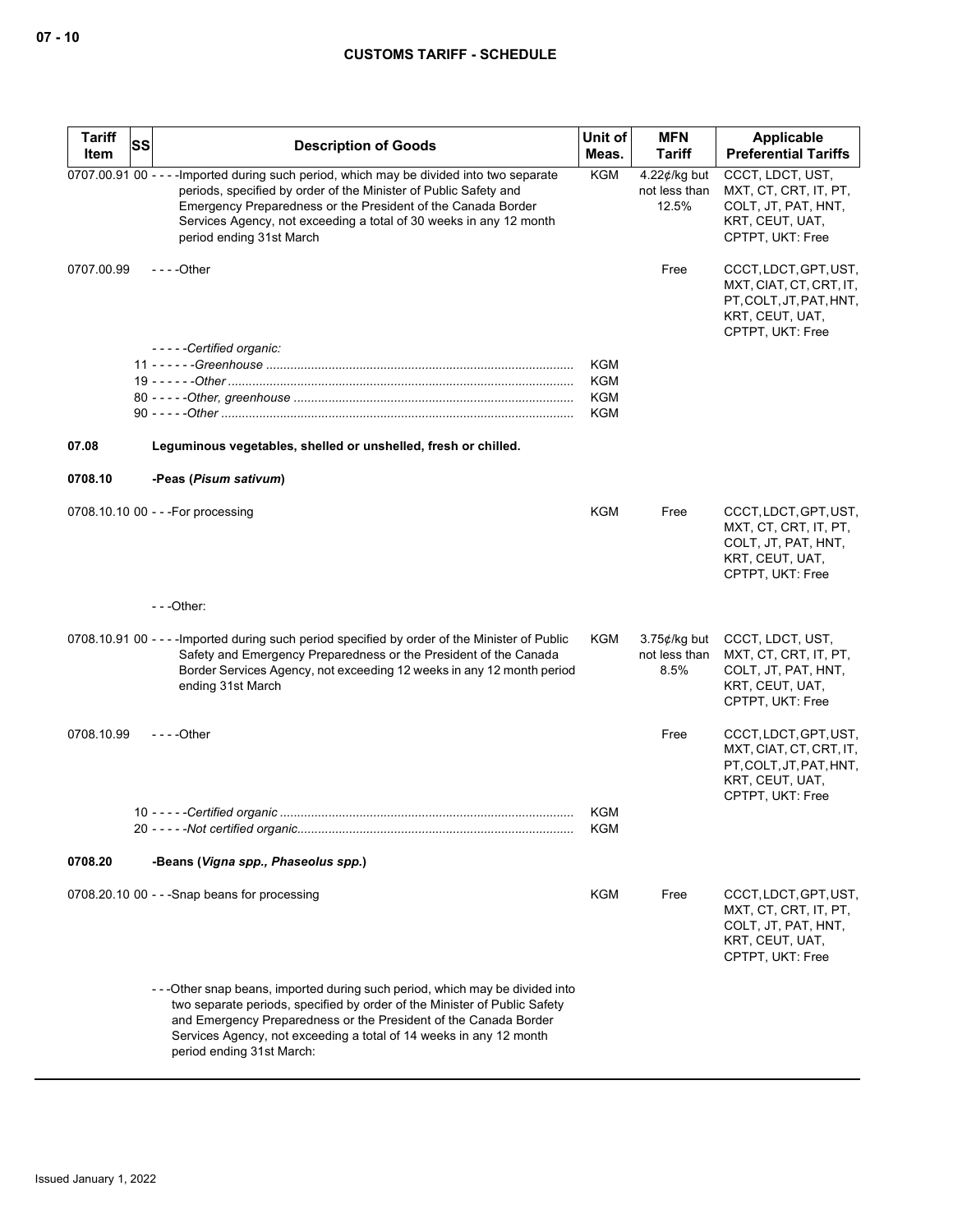| Tariff<br>Item | <b>SS</b><br><b>Description of Goods</b>                                                                                                                                                                                                                        | Unit of<br>Meas.         | <b>MFN</b><br><b>Tariff</b>                      | <b>Applicable</b><br><b>Preferential Tariffs</b>                                                                       |
|----------------|-----------------------------------------------------------------------------------------------------------------------------------------------------------------------------------------------------------------------------------------------------------------|--------------------------|--------------------------------------------------|------------------------------------------------------------------------------------------------------------------------|
|                | 0708.20.21 00 - - - - In packages of a weight not exceeding 2.27 kg each                                                                                                                                                                                        | KGM                      | $3.75$ ¢/kg but<br>not less than<br>8.5% plus 4% | CCCT, LDCT, UST,<br>MXT, CT, CRT, IT, PT,<br>COLT, JT, PAT, HNT,<br>KRT, CEUT, UAT,<br>CPTPT, UKT: Free<br>GPT: 5%     |
|                | 0708.20.22 00 - - - - In bulk or in packages of a weight exceeding 2.27 kg each                                                                                                                                                                                 | KGM                      | $3.75$ ¢/kg but<br>not less than<br>8.5%         | CCCT, LDCT, UST,<br>MXT, CT, CRT, IT, PT,<br>COLT, JT, PAT, HNT,<br>KRT, CEUT, UAT,<br>CPTPT, UKT: Free                |
|                | 0708.20.30 00 - - - Other snap beans                                                                                                                                                                                                                            | KGM                      | Free                                             | CCCT, LDCT, GPT, UST,<br>MXT, CIAT, CT, CRT, IT,<br>PT, COLT, JT, PAT, HNT,<br>KRT, CEUT, UAT,<br>CPTPT, UKT: Free     |
| 0708.20.90     | $- -$ Other                                                                                                                                                                                                                                                     |                          | Free                                             | CCCT, LDCT, GPT, UST,<br>MXT, CIAT, CT, CRT, IT,<br>PT, COLT, JT, PAT, HNT,<br>KRT, CEUT, UAT,<br>CPTPT, UKT: Free     |
|                | 10 - - - - - Small red (Adzuki) beans (Phaseolus or Vigna angularis)                                                                                                                                                                                            | <b>KGM</b><br><b>KGM</b> |                                                  |                                                                                                                        |
|                | 0708.90.00 00 -Other leguminous vegetables                                                                                                                                                                                                                      | KGM                      | Free                                             | CCCT, LDCT, GPT, UST,<br>MXT, CIAT, CT, CRT, IT,<br>PT, COLT, JT, PAT, HNT,<br>KRT, CEUT, UAT,<br>CPTPT, UKT: Free     |
| 07.09          | Other vegetables, fresh or chilled.                                                                                                                                                                                                                             |                          |                                                  |                                                                                                                        |
| 0709.20        | -Asparagus                                                                                                                                                                                                                                                      |                          |                                                  |                                                                                                                        |
|                | 0709.20.10 00 - - - For processing                                                                                                                                                                                                                              | <b>KGM</b>               | Free                                             | AUT, NZT, CCCT, LDCT,<br>GPT, UST, MXT, CT,<br>CRT, IT, PT, COLT, JT,<br>PAT, HNT, KRT, CEUT,<br>UAT, CPTPT, UKT: Free |
|                | $- -$ Other:                                                                                                                                                                                                                                                    |                          |                                                  |                                                                                                                        |
|                | 0709.20.91 00 - - - - Imported during such period specified by order of the Minister of Public<br>Safety and Emergency Preparedness or the President of the Canada<br>Border Services Agency, not exceeding 8 weeks in any 12 month period<br>ending 31st March | KGM                      | 10.31 $\phi$ /kg but<br>not less than<br>12.5%   | CCCT, LDCT, UST,<br>MXT, CT, CRT, IT, PT,<br>COLT, JT, PAT, HNT,<br>KRT, CEUT, UAT,<br>CPTPT, UKT: Free<br>GPT: 10%    |
| 0709.20.99     | - - - - Other                                                                                                                                                                                                                                                   |                          | Free                                             | CCCT, LDCT, GPT, UST,<br>MXT, CIAT, CT, CRT, IT,<br>PT, COLT, JT, PAT, HNT,<br>KRT, CEUT, UAT,<br>CPTPT, UKT: Free     |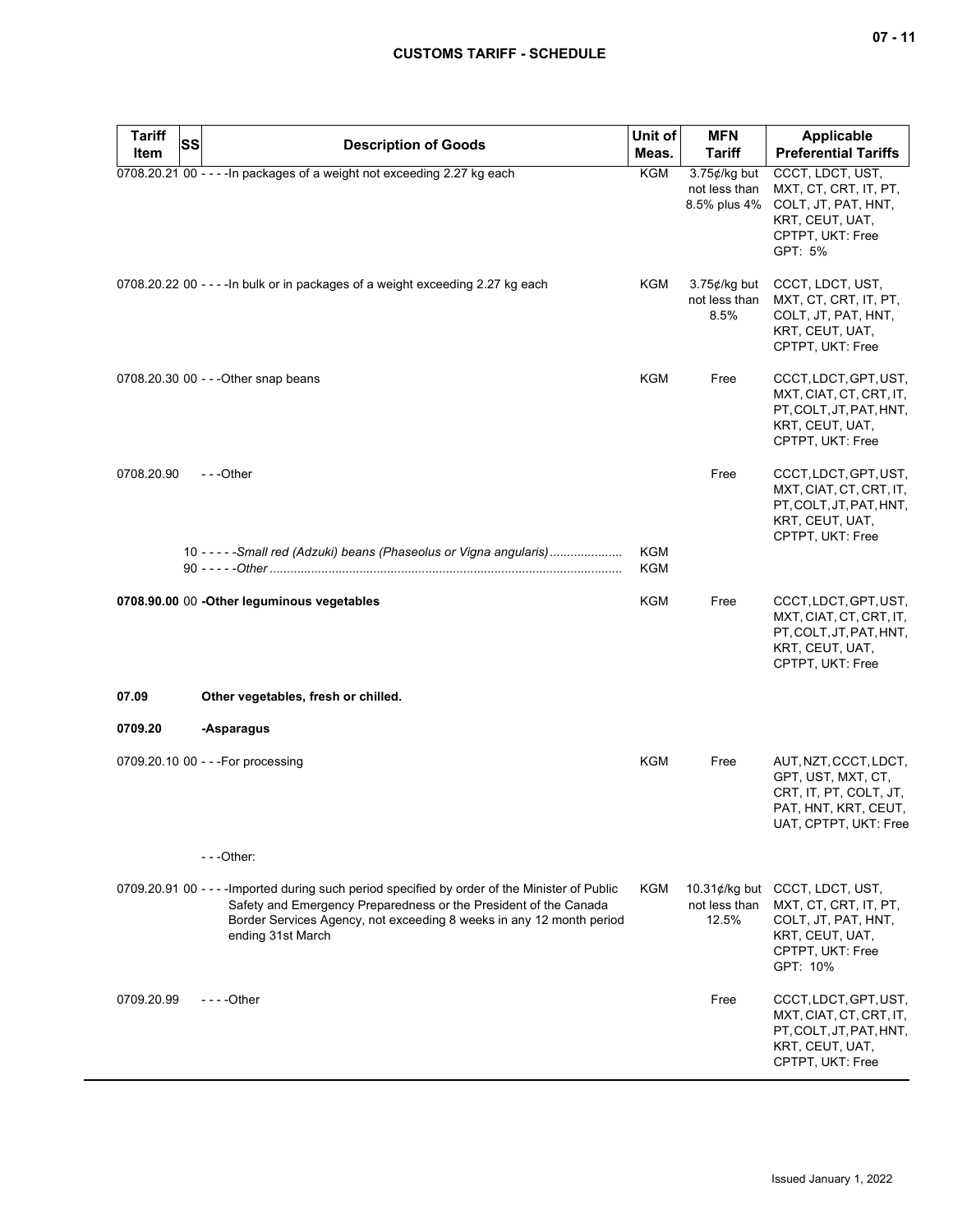| <b>Tariff</b><br>Item     | <b>SS</b> | <b>Description of Goods</b>                                                                                                                                                                                                                     | Unit of<br>Meas.         | <b>MFN</b><br><b>Tariff</b>               | Applicable<br><b>Preferential Tariffs</b>                                                                                     |
|---------------------------|-----------|-------------------------------------------------------------------------------------------------------------------------------------------------------------------------------------------------------------------------------------------------|--------------------------|-------------------------------------------|-------------------------------------------------------------------------------------------------------------------------------|
|                           |           |                                                                                                                                                                                                                                                 | <b>KGM</b><br><b>KGM</b> |                                           |                                                                                                                               |
| 0709.30.00                |           | -Aubergines (egg-plants)                                                                                                                                                                                                                        |                          | Free                                      | CCCT, LDCT, GPT, UST,<br>MXT, CIAT, CT, CRT, IT,<br>PT, COLT, JT, PAT, HNT,<br>KRT, CEUT, UAT,<br>CPTPT, UKT: Free            |
|                           |           |                                                                                                                                                                                                                                                 | KGM                      |                                           |                                                                                                                               |
|                           |           |                                                                                                                                                                                                                                                 | <b>KGM</b>               |                                           |                                                                                                                               |
| 0709.40                   |           | -Celery other than celeriac                                                                                                                                                                                                                     |                          |                                           |                                                                                                                               |
|                           |           | --- Imported during such period specified by order of the Minister of Public<br>Safety and Emergency Preparedness or the President of the Canada<br>Border Services Agency, not exceeding 18 weeks in any 12 month period<br>ending 31st March: |                          |                                           |                                                                                                                               |
|                           |           | 0709.40.11 00 - - - - In packages of a weight not exceeding 2.27 kg each                                                                                                                                                                        | KGM                      | $3.75$ ¢/kg but<br>not less than          | CCCT, LDCT, UST,<br>MXT, CT, CRT, PT,<br>12.5% plus 4% COLT, JT, PAT, HNT,<br>KRT, CEUT, UAT,<br>CPTPT, UKT: Free<br>GPT: 10% |
|                           |           | 0709.40.12 00 - - - - In bulk or in packages of a weight exceeding 2.27 kg each                                                                                                                                                                 | KGM                      | $3.75$ ¢/kg but<br>not less than<br>12.5% | CCCT, LDCT, UST,<br>MXT, CT, CRT, PT,<br>COLT, JT, PAT, HNT,<br>KRT, CEUT, UAT,<br>CPTPT, UKT: Free<br>GPT: 10%               |
| 0709.40.90                |           | $- -$ Other                                                                                                                                                                                                                                     |                          | Free                                      | CCCT, LDCT, GPT, UST,<br>MXT, CIAT, CT, CRT, PT,<br>COLT, JT, PAT, HNT,<br>KRT, CEUT, UAT,<br>CPTPT, UKT: Free                |
|                           |           |                                                                                                                                                                                                                                                 | <b>KGM</b><br><b>KGM</b> |                                           |                                                                                                                               |
|                           |           | -Mushrooms and truffles:                                                                                                                                                                                                                        |                          |                                           |                                                                                                                               |
| 0709.51                   |           | - - Mushrooms of the genus Agaricus                                                                                                                                                                                                             |                          |                                           |                                                                                                                               |
|                           |           | 0709.51.10 00 - - - For processing                                                                                                                                                                                                              | <b>KGM</b>               | Free                                      | CCCT, LDCT, GPT, UST,<br>MXT, CT, CRT, PT,<br>COLT, JT, PAT, HNT,<br>KRT, CEUT, UAT,<br>CPTPT, UKT: Free                      |
| 0709.51.90 00 - - - Other |           |                                                                                                                                                                                                                                                 | KGM                      | $8.43$ ¢/kg but<br>not less than<br>8.5%  | CCCT, LDCT, UST,<br>MXT, CT, CRT, PT,<br>COLT, JT, PAT, HNT,<br>KRT, CEUT, UAT,<br>CPTPT, UKT: Free                           |
| 0709.52                   |           | - - Mushrooms of the genus Boletus                                                                                                                                                                                                              |                          |                                           |                                                                                                                               |

 $\blacksquare$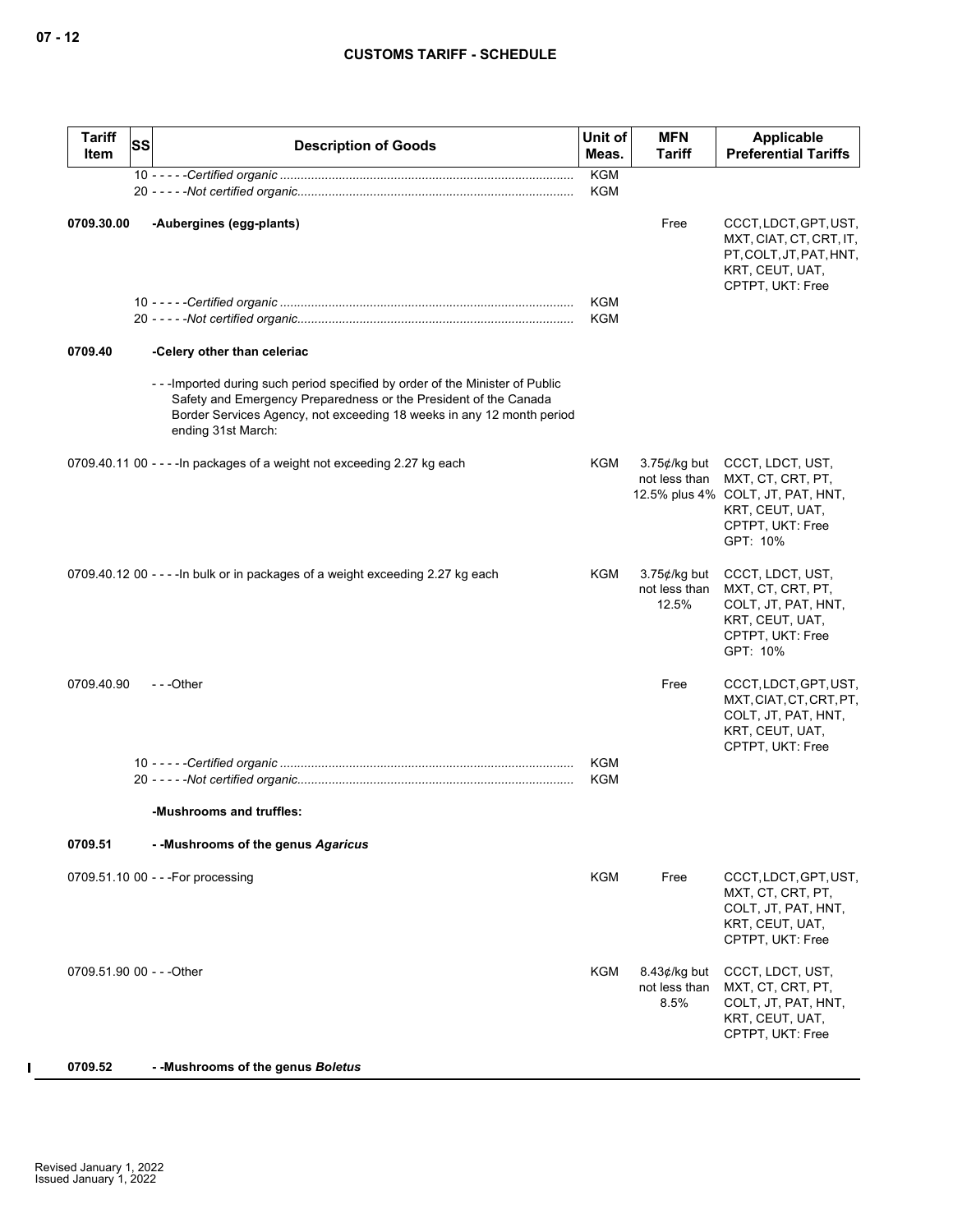|                | <b>Tariff</b><br><b>SS</b><br>Item | <b>Description of Goods</b>                                                                                                         | Unit of<br>Meas. | <b>MFN</b><br><b>Tariff</b>              | Applicable<br><b>Preferential Tariffs</b>                                                                          |
|----------------|------------------------------------|-------------------------------------------------------------------------------------------------------------------------------------|------------------|------------------------------------------|--------------------------------------------------------------------------------------------------------------------|
| П              |                                    | 0709.52.10 00 - - - For processing                                                                                                  | KGM              | Free                                     | CCCT, LDCT, GPT, UST,<br>MXT, CT, CRT, PT,<br>COLT, JT, PAT, HNT,<br>KRT, CEUT, UAT,<br>CPTPT, UKT: Free           |
| $\blacksquare$ | 0709.52.90 00 - - - Other          |                                                                                                                                     | KGM              | $8.43$ ¢/kg but<br>not less than<br>8.5% | CCCT, LDCT, UST,<br>MXT, CT, CRT, PT,<br>COLT, JT, PAT, HNT,<br>KRT, CEUT, UAT,<br>CPTPT, UKT: Free                |
| П              | 0709.53                            | - - Mushrooms of the genus Cantharellus                                                                                             |                  |                                          |                                                                                                                    |
| П              |                                    | 0709.53.10 00 - - - For processing                                                                                                  | KGM              | Free                                     | CCCT, LDCT, GPT, UST,<br>MXT, CT, CRT, PT,<br>COLT, JT, PAT, HNT,<br>KRT, CEUT, UAT,<br>CPTPT, CPTPT,<br>UKT: Free |
| П              | 0709.53.90 00 - - - Other          |                                                                                                                                     | <b>KGM</b>       | $8.43$ ¢/kg but<br>not less than<br>8.5% | CCCT, LDCT, UST,<br>MXT, CT, CRT, PT,<br>COLT, JT, PAT, HNT,<br>KRT, CEUT, UAT,<br>CPTPT, UKT: Free                |
| П              | 0709.54                            | - -Shiitake (Lentinus edodes)                                                                                                       |                  |                                          |                                                                                                                    |
| П              |                                    | 0709.54.10 00 - - - For processing                                                                                                  | <b>KGM</b>       | Free                                     | CCCT, LDCT, GPT, UST,<br>MXT, CT, CRT, PT,<br>COLT, JT, PAT, HNT,<br>KRT, CEUT, UAT,<br>CPTPT, UKT: Free           |
| П              | 0709.54.90 00 - - - Other          |                                                                                                                                     | KGM              | $8.43$ ¢/kg but<br>not less than<br>8.5% | CCCT, LDCT, UST,<br>MXT, CT, CRT, PT,<br>COLT, JT, PAT, HNT,<br>KRT, CEUT, UAT,<br>CPTPT, UKT: Free                |
| $\blacksquare$ | 0709.55                            | - - Matsutake (Tricholoma matsutake, Tricholoma magnivelare,<br>Tricholoma anatolicum, Tricholoma dulciolens, Tricholoma caligatum) |                  |                                          |                                                                                                                    |
| П              |                                    | 0709.55.10 00 - - - For processing                                                                                                  | <b>KGM</b>       | Free                                     | CCCT, LDCT, GPT, UST,<br>MXT, CT, CRT, PT,<br>COLT, JT, PAT, HNT,<br>KRT, CEUT, UAT,<br>CPTPT, UKT: Free           |
| $\blacksquare$ | 0709.55.90 00 - - - Other          |                                                                                                                                     | KGM              | $8.43$ ¢/kg but<br>not less than<br>8.5% | CCCT, LDCT, UST,<br>MXT, CT, CRT, PT,<br>COLT, JT, PAT, HNT,<br>KRT, CEUT, UAT,<br>CPTPT, UKT: Free                |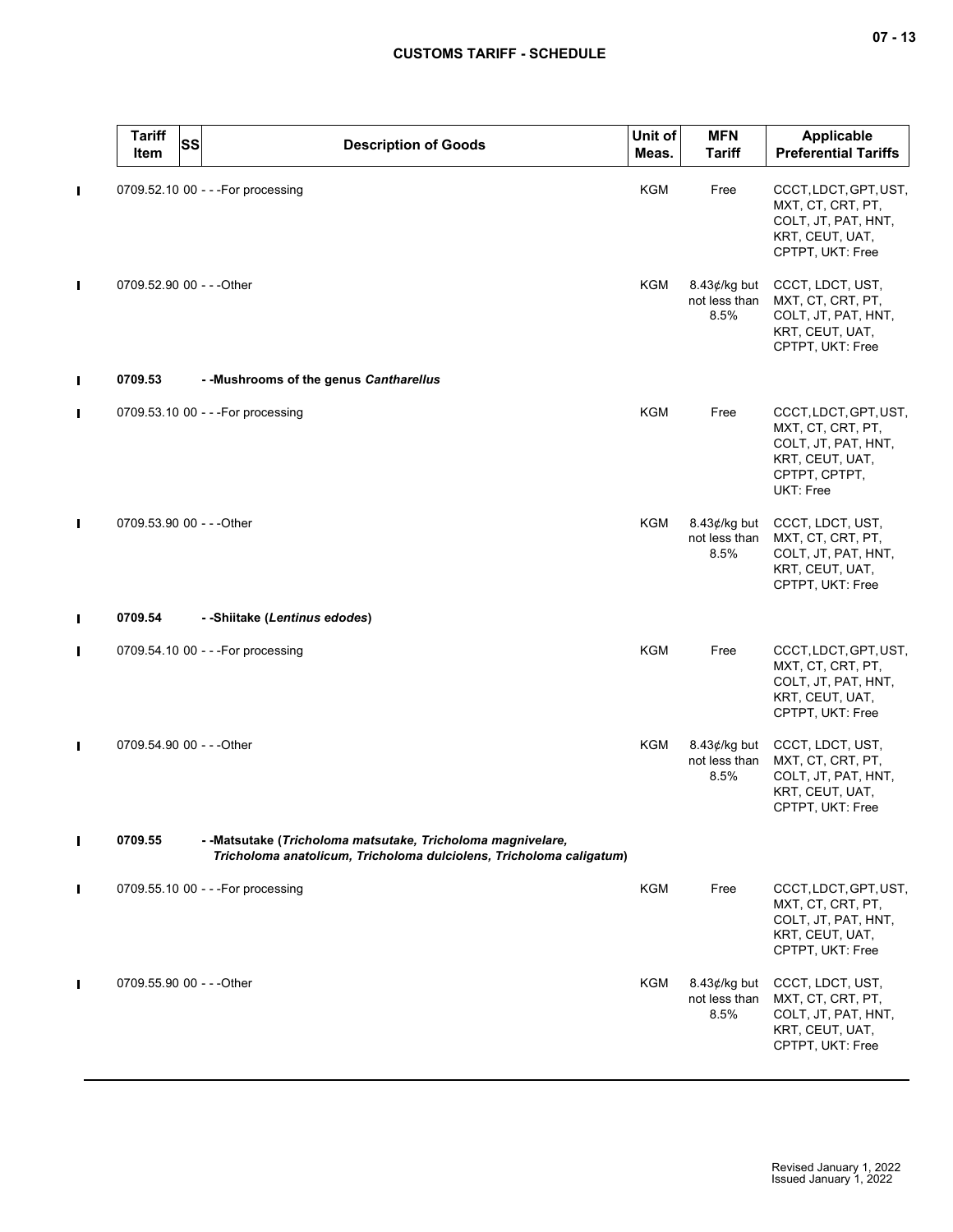$\mathbf I$ 

 $\mathbf{I}$ 

| <b>Tariff</b>             | SS | <b>Description of Goods</b>                                                                                                                                                                                                                                    | Unit of                  | <b>MFN</b>                               | Applicable                                                                                                         |
|---------------------------|----|----------------------------------------------------------------------------------------------------------------------------------------------------------------------------------------------------------------------------------------------------------------|--------------------------|------------------------------------------|--------------------------------------------------------------------------------------------------------------------|
| Item                      |    |                                                                                                                                                                                                                                                                | Meas.                    | <b>Tariff</b>                            | <b>Preferential Tariffs</b>                                                                                        |
|                           |    | 0709.56.00 00 - - Truffles (Tuber spp.)                                                                                                                                                                                                                        | <b>KGM</b>               | Free                                     | CCCT, LDCT, GPT, UST,                                                                                              |
|                           |    |                                                                                                                                                                                                                                                                |                          |                                          | MXT, CIAT, CT, CRT, IT,<br>PT, COLT, JT, PAT, HNT,<br>KRT, CEUT, UAT,<br>CPTPT, UKT: Free                          |
| 0709.59                   |    | - -Other                                                                                                                                                                                                                                                       |                          |                                          |                                                                                                                    |
|                           |    | 0709.59.10 00 - - - Mushrooms, for processing                                                                                                                                                                                                                  | <b>KGM</b>               | Free                                     | CCCT, LDCT, GPT, UST,<br>MXT, CT, CRT, PT,<br>COLT, JT, PAT, HNT,<br>KRT, CEUT, UAT,<br>CPTPT, UKT: Free           |
| 0709.59.90 00 - - - Other |    |                                                                                                                                                                                                                                                                | KGM                      | $8.43$ ¢/kg but                          | CCCT, LDCT, UST,                                                                                                   |
|                           |    |                                                                                                                                                                                                                                                                |                          | not less than<br>8.5%                    | MXT, CT, CRT, PT,<br>COLT, JT, PAT, HNT,<br>KRT, CEUT, UAT,<br>CPTPT, UKT: Free                                    |
| 0709.60                   |    | -Fruits of the genus Capsicum or of the genus Pimenta                                                                                                                                                                                                          |                          |                                          |                                                                                                                    |
|                           |    | 0709.60.10 00 - - - Imported during such period specified by order of the Minister of Public<br>Safety and Emergency Preparedness or the President of the Canada<br>Border Services Agency, not exceeding 12 weeks in any 12 month period<br>ending 31st March | <b>KGM</b>               | $3.75$ ¢/kg but<br>not less than<br>8.5% | CCCT, LDCT, UST,<br>MXT, CIAT, CT, CRT, IT,<br>PT, COLT, JT, PAT, HNT,<br>KRT, CEUT, UAT,<br>CPTPT, UKT: Free      |
| 0709.60.90                |    | ---Other                                                                                                                                                                                                                                                       |                          | Free                                     | CCCT, LDCT, GPT, UST,<br>MXT, CIAT, CT, CRT, IT,<br>PT, COLT, JT, PAT, HNT,<br>KRT, CEUT, UAT,<br>CPTPT, UKT: Free |
|                           |    | -----Certified organic:                                                                                                                                                                                                                                        |                          |                                          |                                                                                                                    |
|                           |    |                                                                                                                                                                                                                                                                | <b>KGM</b>               |                                          |                                                                                                                    |
|                           |    |                                                                                                                                                                                                                                                                | <b>KGM</b>               |                                          |                                                                                                                    |
|                           |    |                                                                                                                                                                                                                                                                | <b>KGM</b>               |                                          |                                                                                                                    |
|                           |    |                                                                                                                                                                                                                                                                | <b>KGM</b>               |                                          |                                                                                                                    |
| 0709.70.00                |    | -Spinach, New Zealand spinach and orache spinach (garden spinach)                                                                                                                                                                                              |                          | Free                                     | CCCT, LDCT, GPT, UST,<br>MXT, CIAT, CT, CRT, IT,<br>PT, COLT, JT, PAT, HNT,<br>KRT, CEUT, UAT,<br>CPTPT, UKT: Free |
|                           |    | -----Certified organic:                                                                                                                                                                                                                                        |                          |                                          |                                                                                                                    |
|                           |    |                                                                                                                                                                                                                                                                | <b>KGM</b><br><b>KGM</b> |                                          |                                                                                                                    |
|                           |    | -----Not certified organic:                                                                                                                                                                                                                                    |                          |                                          |                                                                                                                    |
|                           |    |                                                                                                                                                                                                                                                                | <b>KGM</b>               |                                          |                                                                                                                    |
|                           |    |                                                                                                                                                                                                                                                                | KGM                      |                                          |                                                                                                                    |
|                           |    |                                                                                                                                                                                                                                                                | <b>KGM</b>               |                                          |                                                                                                                    |
|                           |    | -Other:                                                                                                                                                                                                                                                        |                          |                                          |                                                                                                                    |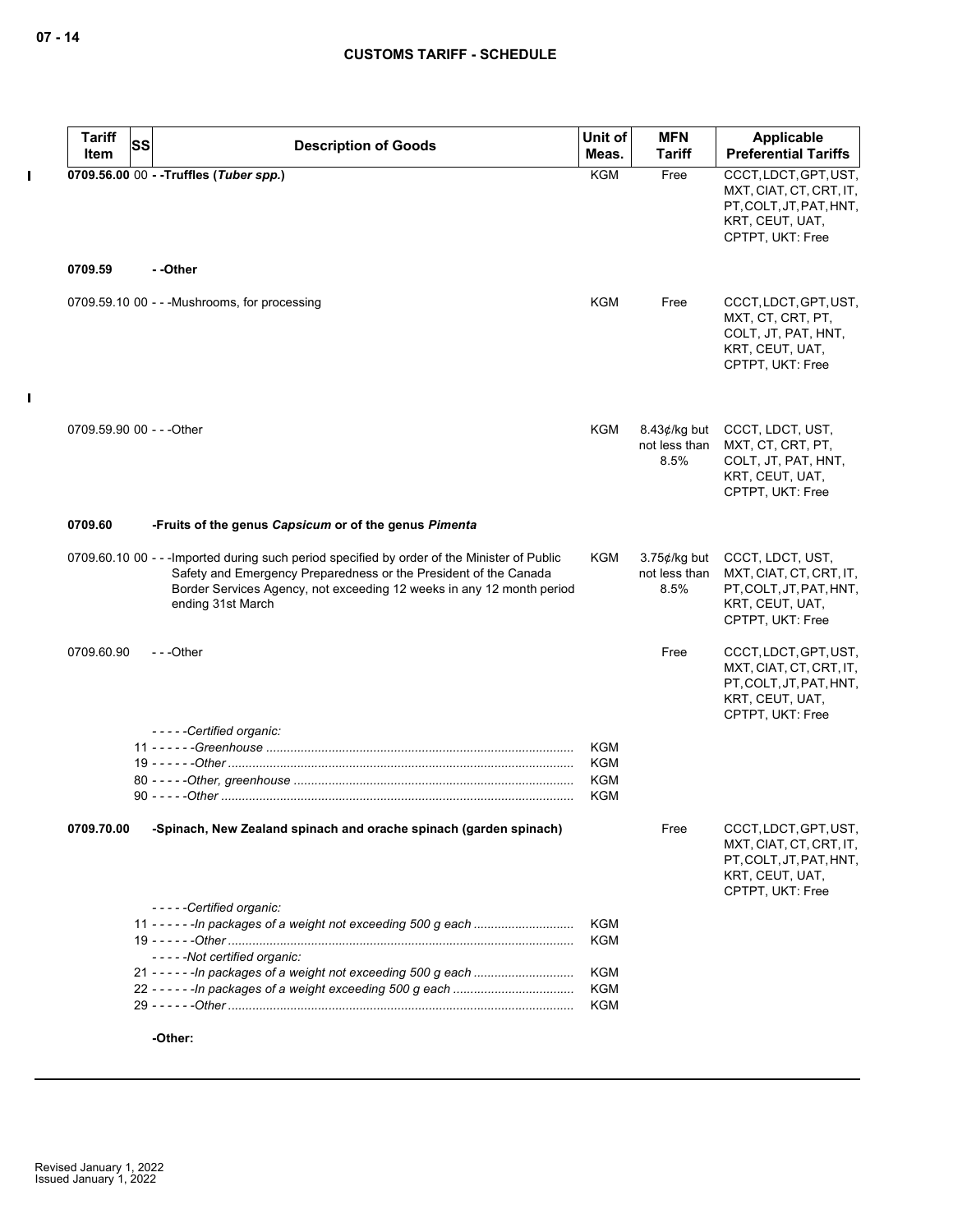| <b>Tariff</b><br><b>SS</b><br>Item | <b>Description of Goods</b>                                                                                                                                                                                                                                          | Unit of<br>Meas. | <b>MFN</b><br><b>Tariff</b>              | <b>Applicable</b><br><b>Preferential Tariffs</b>                                                                         |
|------------------------------------|----------------------------------------------------------------------------------------------------------------------------------------------------------------------------------------------------------------------------------------------------------------------|------------------|------------------------------------------|--------------------------------------------------------------------------------------------------------------------------|
|                                    | 0709.91.00 00 - - Globe artichokes                                                                                                                                                                                                                                   | <b>KGM</b>       | Free                                     | CCCT, LDCT, GPT, UST,<br>MXT, CIAT, CT, CRT, IT,<br>PT.COLT.JT.PAT.HNT.<br>KRT, CEUT, UAT,<br>CPTPT, UKT: Free           |
| 0709.92.00 00 - - Olives           |                                                                                                                                                                                                                                                                      | <b>KGM</b>       | Free                                     | CCCT, LDCT, GPT, UST,<br>MXT, CIAT, CT, CRT, IT,<br>PT, COLT, JT, PAT, HNT,<br>KRT, CEUT, UAT,<br>CPTPT, UKT: Free       |
|                                    | 0709.93.00 00 - -Pumpkins, squash and gourds (Cucurbita spp.)                                                                                                                                                                                                        | KGM              | Free                                     | CCCT, LDCT, GPT, UST,<br>MXT, CIAT, CT, CRT, IT,<br>PT, COLT, JT, PAT, HNT,<br>KRT, CEUT, UAT,<br>CPTPT, UKT: Free       |
| 0709.99                            | - -Other                                                                                                                                                                                                                                                             |                  |                                          |                                                                                                                          |
|                                    | ---Parsley:                                                                                                                                                                                                                                                          |                  |                                          |                                                                                                                          |
|                                    | 0709.99.11 00 - - - - Imported during such period specified by order of the Minister of Public<br>Safety and Emergency Preparedness or the President of the Canada<br>Border Services Agency, not exceeding 16 weeks in any 12 month period<br>ending 31st March     | KGM              | $3.28$ ¢/kg but<br>not less than<br>8.5% | CCCT, LDCT, UST,<br>MXT, CIAT, CT, CRT, IT,<br>PT, COLT, JT, PAT, HNT,<br>KRT, CEUT, UAT,<br>CPTPT, UKT: Free<br>GPT: 5% |
| 0709.99.19 00 - - - - Other        |                                                                                                                                                                                                                                                                      | <b>KGM</b>       | Free                                     | CCCT, LDCT, GPT, UST,<br>MXT, CIAT, CT, CRT, IT,<br>PT, COLT, JT, PAT, HNT,<br>KRT, CEUT, UAT,<br>CPTPT, UKT: Free       |
|                                    | ---Rhubarb:                                                                                                                                                                                                                                                          |                  |                                          |                                                                                                                          |
|                                    | 0709.99.21 00 - - - - Imported during such period specified by order of the Minister of Public<br>Safety and Emergency Preparedness or the President of the Canada<br>Border Services Agency, not exceeding 12 weeks in any 12 month period<br>ending 31st March     | KGM              | Free                                     | CCCT, LDCT, GPT, UST,<br>MXT, CIAT, CT, CRT, PT,<br>COLT, JT, PAT, HNT,<br>KRT, CEUT, UAT,<br>CPTPT, UKT: Free           |
| 0709.99.29 00 - - - - Other        |                                                                                                                                                                                                                                                                      | KGM              | Free                                     | CCCT, LDCT, GPT, UST,<br>MXT, CIAT, CT, CRT, PT,<br>COLT, JT, PAT, HNT,<br>KRT, CEUT, UAT,<br>CPTPT, UKT: Free           |
|                                    | --Sweet corn-on-the-cob, imported during such period specified by order of<br>the Minister of Public Safety and Emergency Preparedness or the<br>President of the Canada Border Services Agency, not exceeding 12<br>weeks in any 12 month period ending 31st March: |                  |                                          |                                                                                                                          |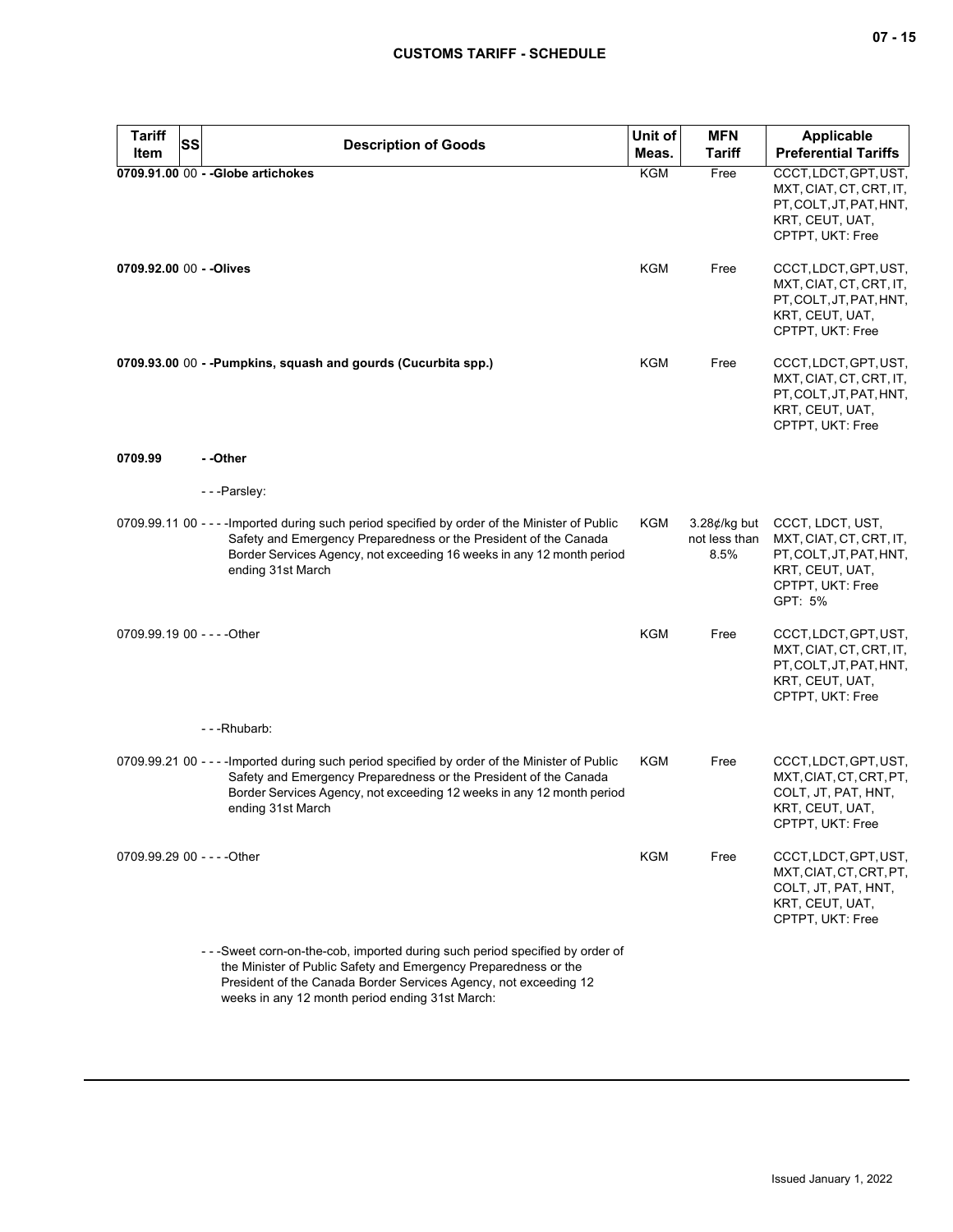| <b>Tariff</b>            | <b>SS</b> | <b>Description of Goods</b>                                                                                                                                                                                          | Unit of           | <b>MFN</b>                                | Applicable                                                                                                                              |
|--------------------------|-----------|----------------------------------------------------------------------------------------------------------------------------------------------------------------------------------------------------------------------|-------------------|-------------------------------------------|-----------------------------------------------------------------------------------------------------------------------------------------|
| Item                     |           |                                                                                                                                                                                                                      | Meas.             | Tariff                                    | <b>Preferential Tariffs</b>                                                                                                             |
|                          |           | 0709.99.31 00 - - - - In packages of a weight not exceeding 2.27 kg each                                                                                                                                             | <b>KGM</b>        | $2.81$ ¢/kg but<br>not less than          | CCCT, LDCT, UST,<br>MXT, CIAT, CT, CRT, IT,<br>12.5% plus 4% PT, COLT, JT, PAT, HNT,<br>KRT, CEUT, UAT,<br>CPTPT, UKT: Free<br>GPT: 10% |
|                          |           | 0709.99.32 00 - - - - In bulk or in packages of a weight exceeding 2.27 kg each                                                                                                                                      | KGM               | $2.81$ ¢/kg but<br>not less than<br>12.5% | CCCT, LDCT, UST,<br>MXT, CIAT, CT, CRT, IT,<br>PT, COLT, JT, PAT, HNT,<br>KRT, CEUT, UAT,<br>CPTPT, UKT: Free<br>GPT: 10%               |
| 0709.99.40               |           | ---Other sweet corn-on-the-cob                                                                                                                                                                                       |                   | Free                                      | CCCT, LDCT, GPT, UST,<br>MXT, CIAT, CT, CRT, IT,<br>PT, COLT, JT, PAT, HNT,<br>KRT, CEUT, UAT,<br>CPTPT, UKT: Free                      |
|                          |           |                                                                                                                                                                                                                      | <b>KGM</b><br>KGM |                                           |                                                                                                                                         |
| 0709.99.90               |           | ---Other                                                                                                                                                                                                             |                   | Free                                      | CCCT, LDCT, GPT, UST,<br>MXT, CIAT, CT, CRT, IT,<br>PT, COLT, JT, PAT, HNT,<br>KRT, CEUT, UAT,<br>CPTPT, UKT: Free                      |
|                          |           |                                                                                                                                                                                                                      | KGM               |                                           |                                                                                                                                         |
|                          |           | 30 - - - - - Bamboo shoots, cactus leaves (nopales), capers, cardoons, cilantro<br>(Chinese or Mexican parsley or Yen Sai), jicama, leaf chervils,<br>tamarillos (tree tomatoes), tarragons, tomatillos, topedos and |                   |                                           |                                                                                                                                         |
|                          |           |                                                                                                                                                                                                                      | KGM               |                                           |                                                                                                                                         |
|                          |           |                                                                                                                                                                                                                      | KGM               |                                           |                                                                                                                                         |
| 07.10                    |           | Vegetables (uncooked or cooked by steaming or boiling in water),<br>frozen.                                                                                                                                          |                   |                                           |                                                                                                                                         |
| 0710.10.00 00 - Potatoes |           |                                                                                                                                                                                                                      | KGM               | Free                                      | CCCT, LDCT, GPT, UST,<br>MXT, CT, CRT, PT,<br>COLT, JT, PAT, HNT,<br>KRT, CEUT, UAT,<br>CPTPT, UKT: Free                                |
|                          |           | -Leguminous vegetables, shelled or unshelled:                                                                                                                                                                        |                   |                                           |                                                                                                                                         |
|                          |           | 0710.21.00 00 - - Peas (Pisum sativum)                                                                                                                                                                               | KGM               | Free                                      | CCCT, LDCT, UST,<br>MXT, CT, CRT, IT, PT,<br>COLT, JT, PAT, HNT,<br>CEUT, UAT, CPTPT,<br>UKT: Free                                      |
| 0710.22.00               |           | - -Beans (Vigna spp., Phaseolus spp.)                                                                                                                                                                                |                   | Free                                      | CCCT, LDCT, GPT, UST,<br>MXT, CT, CRT, IT, PT,<br>COLT, JT, PAT, HNT,<br>CEUT, UAT, CPTPT,<br>UKT: Free                                 |
|                          |           |                                                                                                                                                                                                                      | KGM               |                                           |                                                                                                                                         |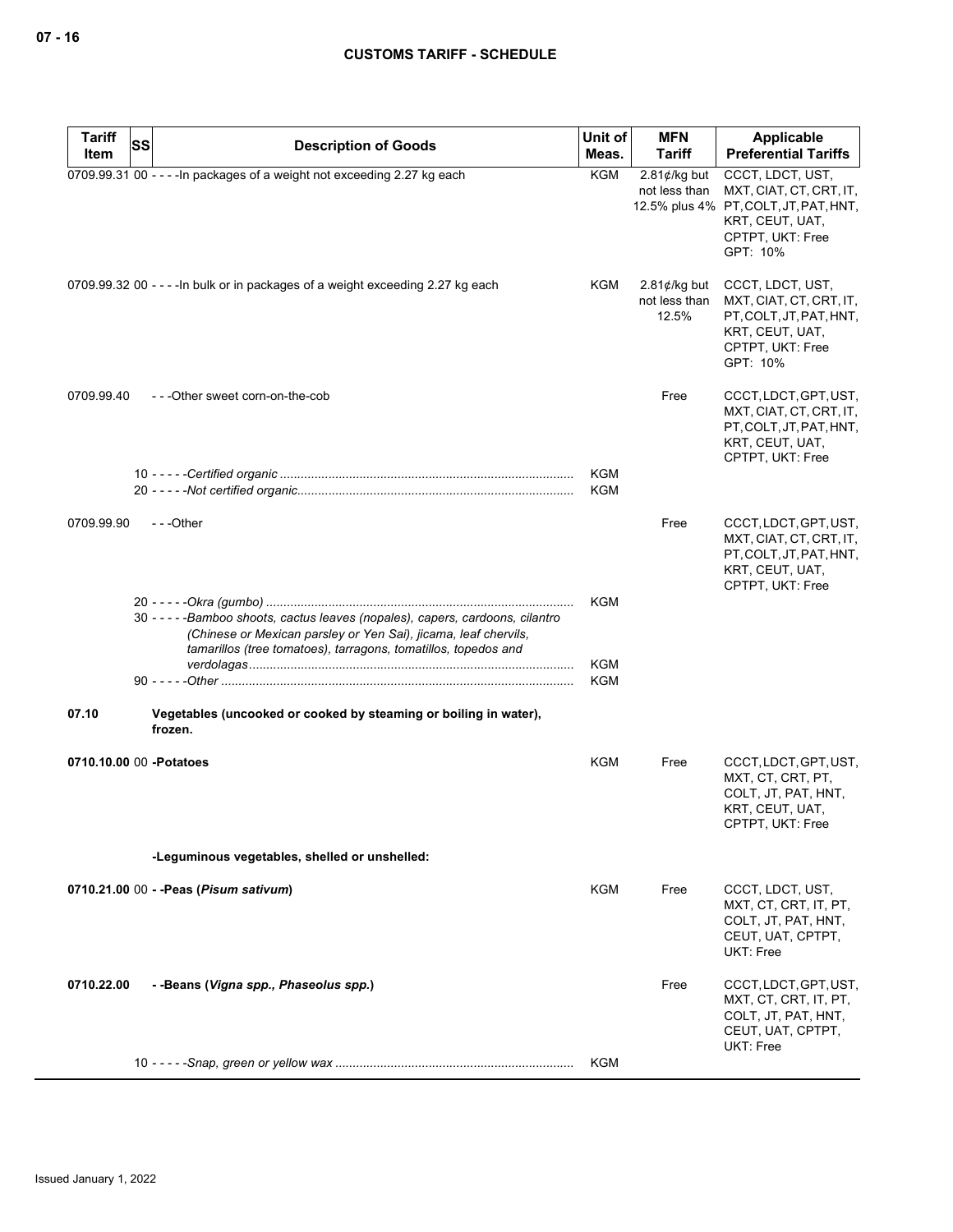| <b>Tariff</b><br><b>Item</b> | <b>SS</b> | <b>Description of Goods</b>                                                                                         | Unit of<br>Meas.                | <b>MFN</b><br><b>Tariff</b> | <b>Applicable</b><br><b>Preferential Tariffs</b>                                                                   |
|------------------------------|-----------|---------------------------------------------------------------------------------------------------------------------|---------------------------------|-----------------------------|--------------------------------------------------------------------------------------------------------------------|
|                              |           |                                                                                                                     | <b>KGM</b><br>KGM               |                             |                                                                                                                    |
| 0710.29.00 00 - - Other      |           |                                                                                                                     | KGM                             | Free                        | CCCT, LDCT, GPT, UST,<br>MXT, CIAT, CT, CRT, IT,<br>PT, COLT, JT, PAT, HNT,<br>KRT, CEUT, UAT,<br>CPTPT, UKT: Free |
|                              |           | 0710.30.00 00 -Spinach, New Zealand spinach and orache spinach (garden spinach)                                     | KGM                             | Free                        | CCCT, LDCT, GPT, UST,<br>MXT, CIAT, CT, CRT, IT,<br>PT, COLT, JT, PAT, HNT,<br>KRT, CEUT, UAT,<br>CPTPT, UKT: Free |
|                              |           | 0710.40.00 00 -Sweet corn                                                                                           | <b>KGM</b>                      | Free                        | CCCT, LDCT, UST,<br>MXT, CT, CRT, IT, NT,<br>SLT, PT, COLT, JT, PAT,<br>HNT, CEUT, UAT,<br>CPTPT, UKT: Free        |
| 0710.80.00                   |           | -Other vegetables                                                                                                   |                                 | Free                        | CCCT, LDCT, GPT, UST,<br>MXT, CIAT, CT, CRT, IT,<br>PT, COLT, JT, PAT, HNT,<br>KRT, CEUT, UAT,<br>CPTPT, UKT: Free |
|                              |           |                                                                                                                     | KGM<br><b>KGM</b><br>KGM<br>KGM |                             |                                                                                                                    |
|                              |           | 0710.90.00 00 - Mixtures of vegetables                                                                              | KGM                             | Free                        | CCCT, LDCT, GPT, UST,<br>MXT, CT, CRT, IT, PT,<br>COLT, JT, PAT, HNT,<br>CEUT, UAT, CPTPT,<br>UKT: Free            |
| 07.11                        |           | Vegetables provisionally preserved, but unsuitable in that state for<br>immediate consumption.                      |                                 |                             |                                                                                                                    |
| 0711.20.00 00 -Olives        |           |                                                                                                                     | KGM                             | Free                        | CCCT, LDCT, GPT, UST,<br>MXT, CIAT, CT, CRT, IT,<br>PT, COLT, JT, PAT, HNT,<br>KRT, CEUT, UAT,<br>CPTPT, UKT: Free |
| 0711.40                      |           | -Cucumbers and gherkins                                                                                             |                                 |                             |                                                                                                                    |
|                              |           | 0711.40.10 00 - - -Gherkins, of a maximum diameter of 19 mm, for use in the manufacture of KGM<br>finished gherkins |                                 | Free                        | CCCT, LDCT, GPT, UST,<br>MXT, CIAT, CT, CRT, IT,<br>PT, COLT, JT, PAT, HNT,<br>KRT, CEUT, UAT,<br>CPTPT, UKT: Free |

 $\mathbf{I}$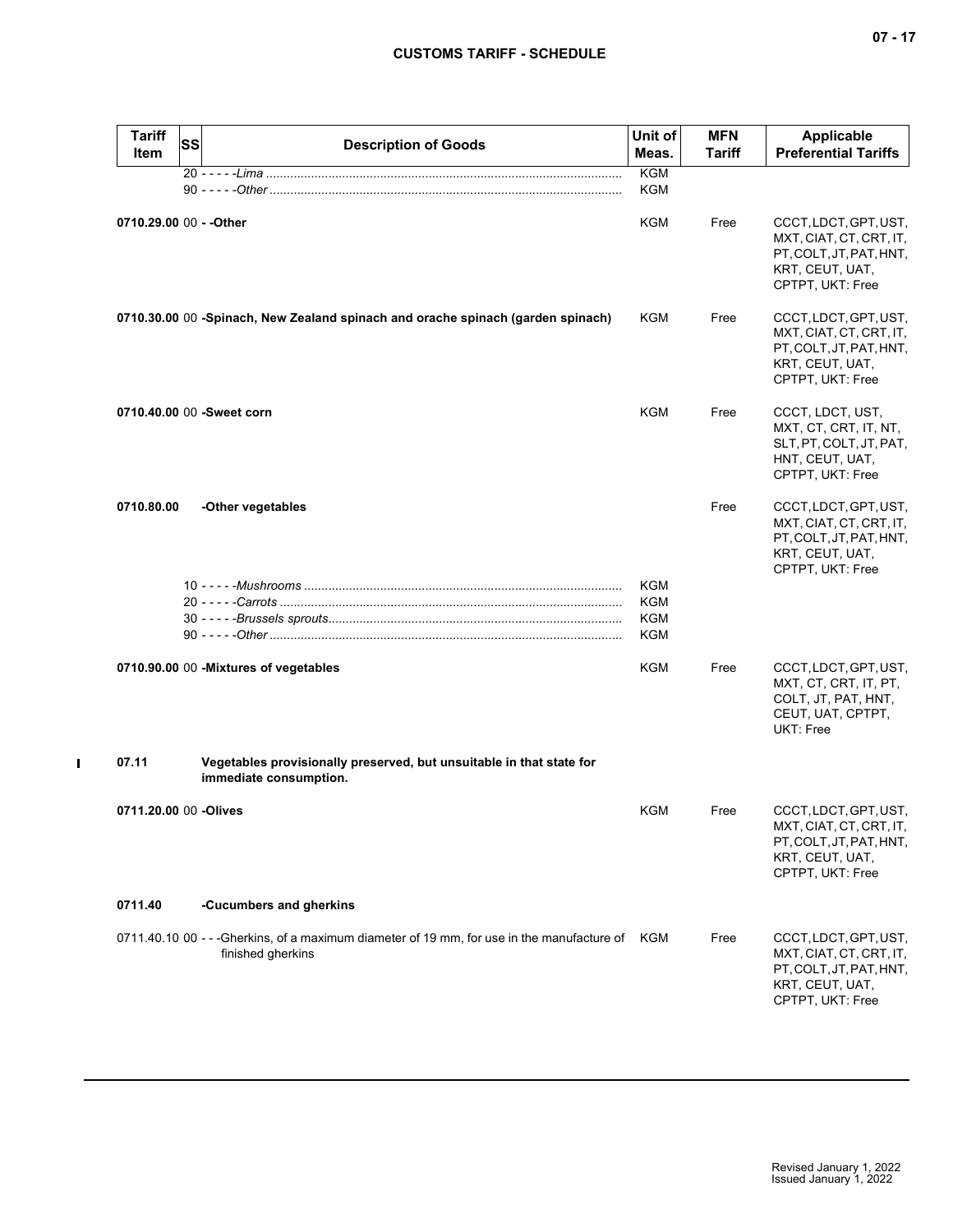| <b>Tariff</b><br>SS       | <b>Description of Goods</b>                                                             | Unit of    | <b>MFN</b>    | <b>Applicable</b>                                                                                                           |
|---------------------------|-----------------------------------------------------------------------------------------|------------|---------------|-----------------------------------------------------------------------------------------------------------------------------|
| Item                      |                                                                                         | Meas.      | <b>Tariff</b> | <b>Preferential Tariffs</b>                                                                                                 |
| 0711.40.90 00 - - - Other |                                                                                         | <b>KGM</b> | 10.5%         | CCCT, LDCT, UST,<br>MXT, CT, CRT, IT, PT,<br>COLT, JT, PAT, HNT,<br>KRT, CEUT, UAT,<br>CPTPT, UKT: Free                     |
|                           | -Mushrooms and truffles:                                                                |            |               |                                                                                                                             |
|                           | 0711.51.00 00 - - Mushrooms of the genus Agaricus                                       | <b>KGM</b> | Free          | CCCT, LDCT, GPT, UST,<br>MXT, CT, CRT, IT, PT,<br>COLT, JT, PAT, HNT,<br>KRT, CEUT, UAT,<br>CPTPT, UKT: Free                |
| 0711.59.00 00 - - Other   |                                                                                         | <b>KGM</b> | Free          | CCCT, LDCT, GPT, UST,<br>MXT, CT, CRT, IT, PT,<br>COLT, JT, PAT, HNT,<br>KRT, CEUT, UAT,<br>CPTPT, UKT: Free                |
|                           | 0711.90.00 00 - Other vegetables; mixtures of vegetables                                | KGM        | Free          | CCCT, LDCT, GPT, UST,<br>MXT, CIAT, CT, CRT, IT,<br>NT, SLT, PT, COLT, JT,<br>PAT, HNT, KRT, CEUT,<br>UAT, CPTPT, UKT: Free |
| 07.12                     | Dried vegetables, whole, cut, sliced, broken or in powder, but not further<br>prepared. |            |               |                                                                                                                             |
| 0712.20.00 00 -Onions     |                                                                                         | <b>KGM</b> | Free          | CCCT, LDCT, GPT, UST,<br>MXT, CIAT, CT, CRT, IT,<br>PT, COLT, JT, PAT, HNT,<br>KRT, CEUT, UAT,<br>CPTPT, UKT: Free          |
|                           | -Mushrooms, wood ears (Auricularia spp.), jelly fungi (Tremella spp.)<br>and truffles:  |            |               |                                                                                                                             |
|                           | 0712.31.00 00 - - Mushrooms of the genus Agaricus                                       | <b>KGM</b> | Free          | AUT, NZT, CCCT, LDCT,<br>UST, MXT, CIAT, CT,<br>CRT, IT, PT, COLT, JT,<br>PAT, HNT, KRT, CEUT,<br>UAT, CPTPT, UKT: Free     |
| 0712.32                   | - - Wood ears (Auricularia spp.)                                                        |            |               |                                                                                                                             |
|                           | 0712.32.10 00 - - - For use in the manufacture of food products                         | <b>KGM</b> | Free          | AUT, NZT, CCCT, LDCT,<br>UST, MXT, CIAT, CT,<br>CRT, IT, PT, COLT, JT,<br>PAT, HNT, KRT, CEUT,<br>UAT, CPTPT, UKT: Free     |
| 0712.32.90 00 - - - Other |                                                                                         | KGM        | 6%            | AUT, NZT, CCCT, LDCT,<br>UST, MXT, CIAT, CT,<br>CRT, IT, PT, COLT, JT,<br>PAT, HNT, KRT, CEUT,<br>UAT, CPTPT, UKT: Free     |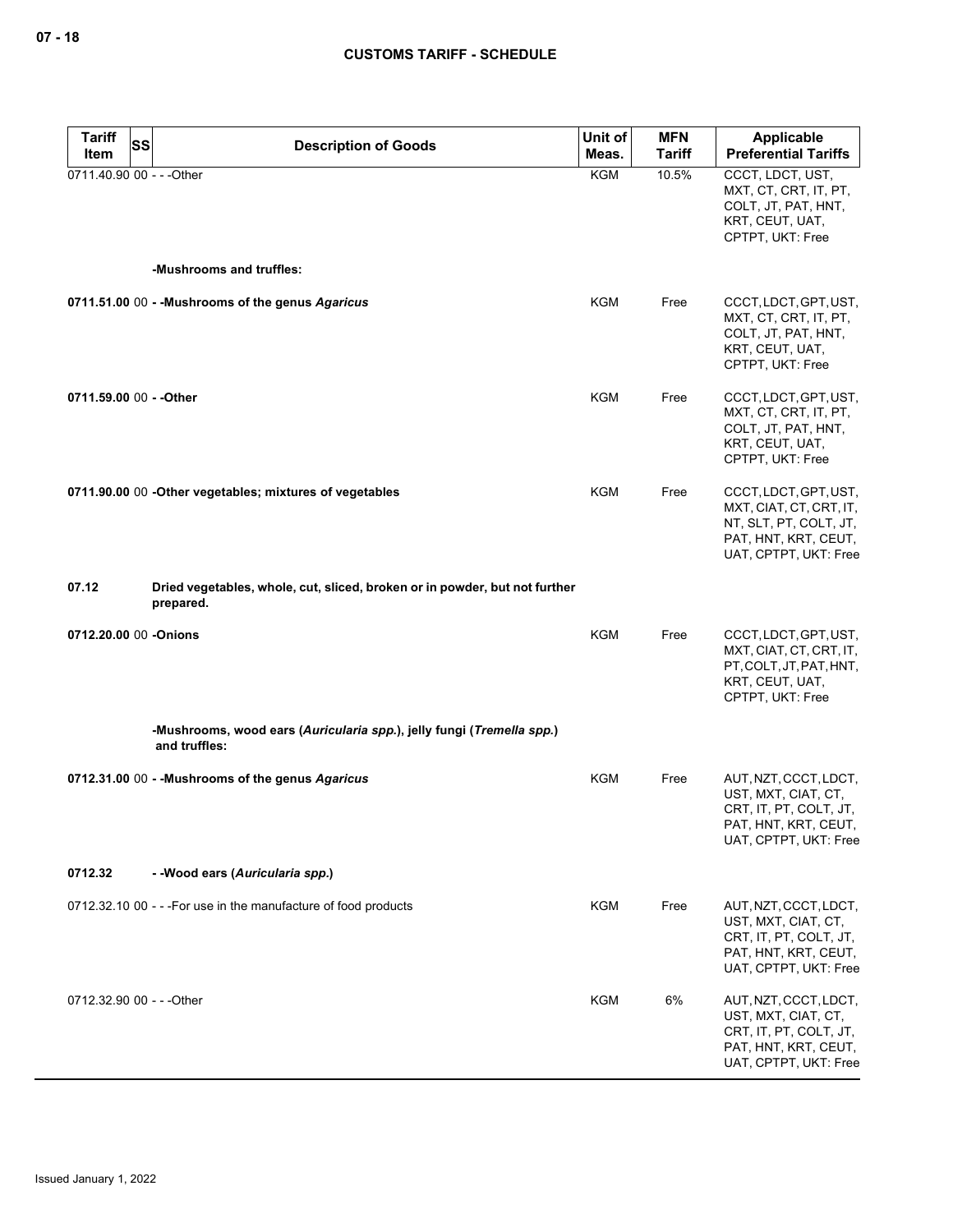| <b>Tariff</b><br>Item        | <b>SS</b><br><b>Description of Goods</b>                                                   | Unit of<br>Meas.                       | <b>MFN</b><br><b>Tariff</b> | <b>Applicable</b><br><b>Preferential Tariffs</b>                                                                        |
|------------------------------|--------------------------------------------------------------------------------------------|----------------------------------------|-----------------------------|-------------------------------------------------------------------------------------------------------------------------|
|                              | 0712.33.00 00 - - Jelly fungi (Tremella spp.)                                              | KGM                                    | 6%                          | AUT, NZT, CCCT, LDCT,<br>UST, MXT, CIAT, CT,<br>CRT, IT, PT, COLT, JT,<br>PAT, HNT, KRT, CEUT,<br>UAT, CPTPT, UKT: Free |
| 0712.34                      | - -Shiitake (Lentinus edodes)                                                              |                                        |                             |                                                                                                                         |
|                              | 0712.34.10 00 - - - For use in the manufacture of food products                            | <b>KGM</b>                             | Free                        | AUT, NZT, CCCT, LDCT,<br>UST, MXT, CIAT, CT,<br>CRT, IT, PT, COLT, JT,<br>PAT, HNT, KRT, CEUT,<br>UAT, CPTPT, UKT: Free |
| 0712.34.90 00 - - - Other    |                                                                                            | KGM                                    | 6%                          | AUT, NZT, CCCT, LDCT,<br>UST, MXT, CIAT, CT,<br>CRT, IT, PT, COLT, JT,<br>PAT, HNT, KRT, CEUT,<br>UAT, CPTPT, UKT: Free |
| 0712.39                      | - -Other                                                                                   |                                        |                             |                                                                                                                         |
|                              | - - - Mushrooms:                                                                           |                                        |                             |                                                                                                                         |
|                              | 0712.39.11 00 - - - - Porcini (Boletus Edulis) for use in the manufacture of food products | <b>KGM</b>                             | Free                        | AUT, NZT, CCCT, LDCT,<br>UST, MXT, CIAT, CT,<br>CRT, IT, PT, COLT, JT,<br>PAT, HNT, KRT, CEUT,<br>UAT, CPTPT, UKT: Free |
| 0712.39.19 00 - - - - Other  |                                                                                            | <b>KGM</b>                             | 6%                          | AUT, NZT, CCCT, LDCT,<br>UST, MXT, CIAT, CT,<br>CRT, IT, PT, COLT, JT,<br>PAT, HNT, KRT, CEUT,<br>UAT, CPTPT, UKT: Free |
| 0712.39.20 00 - - - Truffles |                                                                                            | <b>KGM</b>                             | Free                        | CCCT, LDCT, GPT, UST,<br>MXT, CIAT, CT, CRT, IT,<br>PT, COLT, JT, PAT, HNT,<br>KRT, CEUT, UAT,<br>CPTPT, UKT: Free      |
| 0712.90.00                   | -Other vegetables; mixtures of vegetables                                                  |                                        | Free                        | CCCT, LDCT, GPT, UST,<br>MXT, CIAT, CT, CRT, IT,<br>PT, COLT, JT, PAT, HNT,<br>KRT, CEUT, UAT,<br>CPTPT, UKT: Free      |
|                              | 10 - - - - - Dehydrated vegetables, including garlic, but excluding potato powder.         | <b>KGM</b><br><b>TNE</b><br>KGM<br>KGM |                             |                                                                                                                         |
| 07.13                        | Dried leguminous vegetables, shelled, whether or not skinned or split.                     |                                        |                             |                                                                                                                         |
| 0713.10                      | -Peas (Pisum sativum)                                                                      |                                        |                             |                                                                                                                         |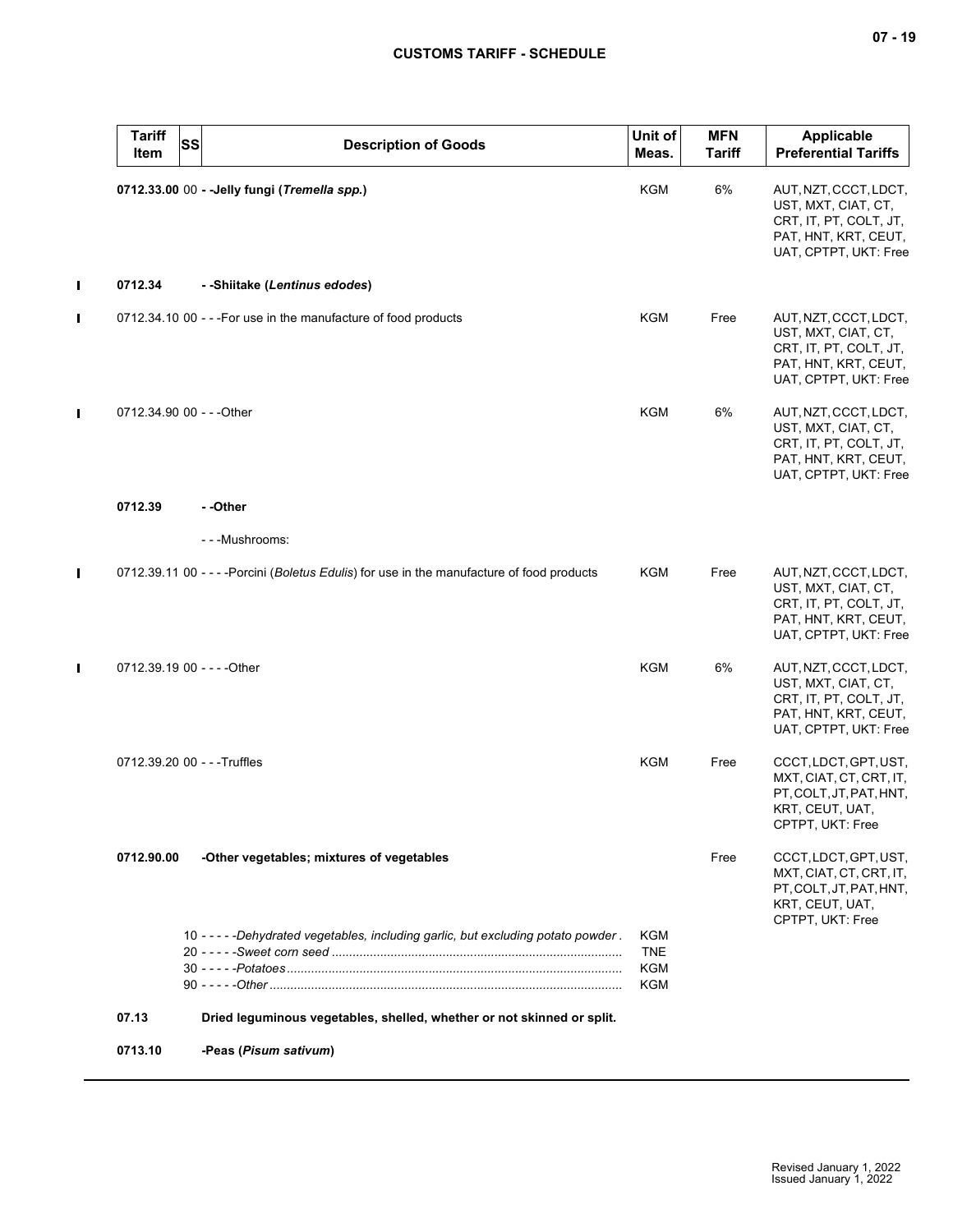| Tariff     | <b>SS</b><br><b>Description of Goods</b>                                                                    | Unit of           | <b>MFN</b>    | Applicable                                                                                                              |
|------------|-------------------------------------------------------------------------------------------------------------|-------------------|---------------|-------------------------------------------------------------------------------------------------------------------------|
| Item       |                                                                                                             | Meas.             | <b>Tariff</b> | <b>Preferential Tariffs</b>                                                                                             |
|            | 0713.10.10 00 - - - Seed, in packages of a weight not exceeding 500 g each                                  | <b>KGM</b>        | 5.5%          | CCCT, LDCT, GPT, UST,<br>MXT, CIAT, CT, CRT, IT,<br>PT, COLT, JT, PAT, HNT,<br>KRT, CEUT, UAT,<br>CPTPT, UKT: Free      |
| 0713.10.90 | ---Other                                                                                                    |                   | Free          | CCCT, LDCT, GPT, UST,<br>MXT, CIAT, CT, CRT, IT,<br>PT, COLT, JT, PAT, HNT,<br>KRT, CEUT, UAT,<br>CPTPT, UKT: Free      |
|            |                                                                                                             | <b>KGM</b>        |               |                                                                                                                         |
|            |                                                                                                             | <b>KGM</b>        |               |                                                                                                                         |
|            |                                                                                                             | KGM               |               |                                                                                                                         |
|            |                                                                                                             | KGM               |               |                                                                                                                         |
|            |                                                                                                             | <b>KGM</b>        |               |                                                                                                                         |
|            |                                                                                                             | KGM               |               |                                                                                                                         |
| 0713.20.00 | -Chickpeas (garbanzos)                                                                                      |                   | Free          | CCCT, LDCT, GPT, UST,<br>MXT, CIAT, CT, CRT, IT,<br>SLT, PT, COLT, JT, PAT,<br>HNT, KRT, CEUT, UAT,<br>CPTPT, UKT: Free |
|            |                                                                                                             | <b>KGM</b>        |               |                                                                                                                         |
|            |                                                                                                             | <b>KGM</b>        |               |                                                                                                                         |
|            | $---Other:$                                                                                                 |                   |               |                                                                                                                         |
|            |                                                                                                             | <b>KGM</b>        |               |                                                                                                                         |
|            |                                                                                                             | <b>KGM</b>        |               |                                                                                                                         |
|            | -Beans (Vigna spp., Phaseolus spp.):                                                                        |                   |               |                                                                                                                         |
| 0713.31    | - - Beans of the species Vigna mungo (L.) Hepper or Vigna radiata (L.)<br>Wilczek                           |                   |               |                                                                                                                         |
| 0713.31.10 | - - - Of the species Vigna radiata (L.) Wilczek, in bulk or in packages of a<br>weight exceeding 500 g each |                   | Free          | CCCT, LDCT, GPT, UST,<br>MXT, CIAT, CT, CRT, IT,<br>PT, COLT, JT, PAT, HNT,<br>KRT, CEUT, UAT,<br>CPTPT, UKT: Free      |
|            |                                                                                                             | KGM<br><b>KGM</b> |               |                                                                                                                         |
|            | 0713.31.90 00 - - - Other                                                                                   | <b>KGM</b>        | 2%            | AUT, NZT, CCCT, LDCT,<br>GPT, UST, MXT, CT,<br>CRT, IT, PT, COLT, JT,<br>PAT, HNT, KRT, CEUT,<br>UAT, CPTPT, UKT: Free  |
|            | 0713.32.00 00 - - Small red (Adzuki) beans (Phaseolus or Vigna angularis)                                   | <b>KGM</b>        | 2%            | CCCT, LDCT, GPT, UST,<br>MXT, CT, CRT, IT, PT,<br>COLT, JT, PAT, HNT,<br>KRT, CEUT, UAT,<br>CPTPT, UKT: Free            |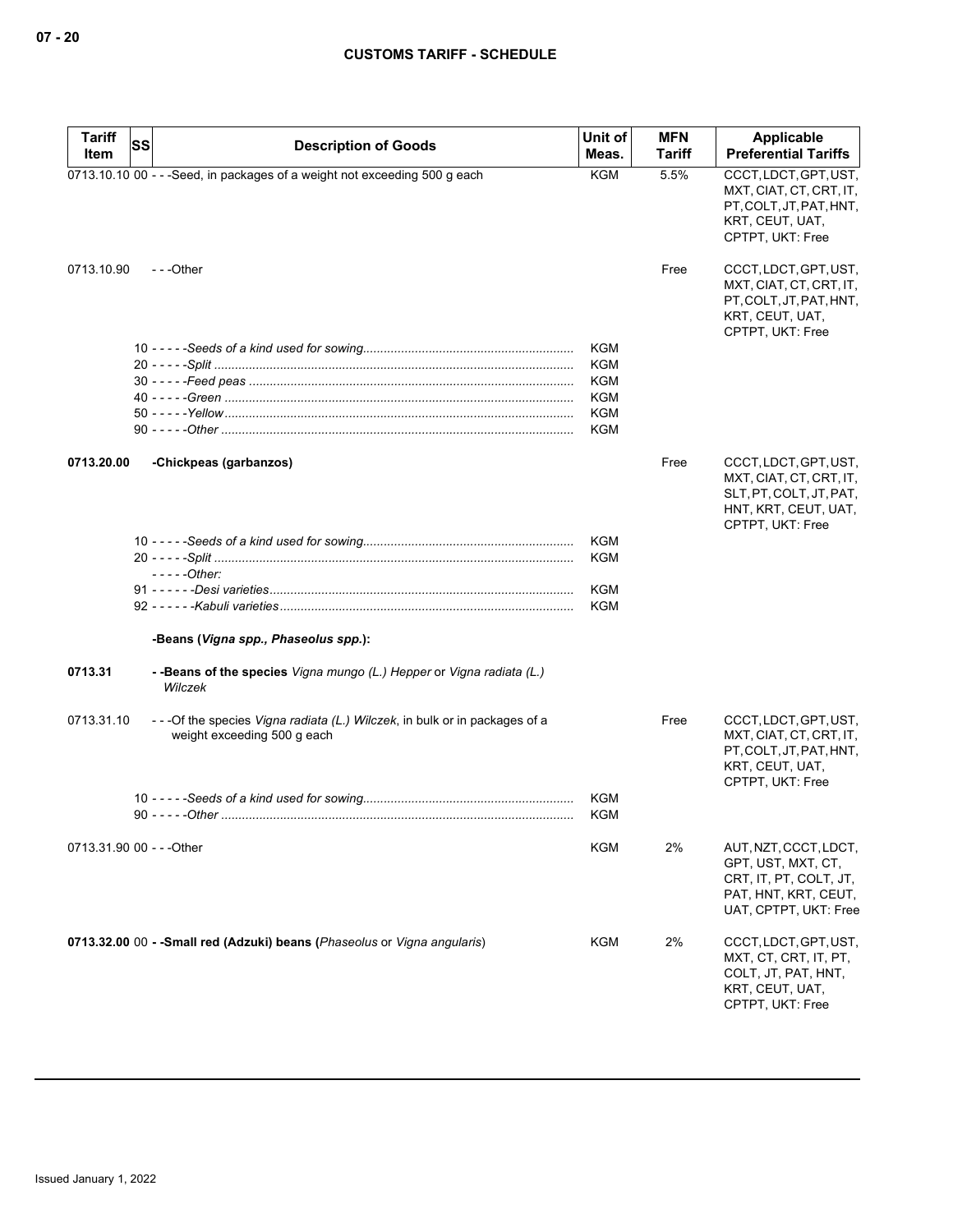| <b>Tariff</b><br>Item | <b>SS</b> | <b>Description of Goods</b>                                                                                           | Unit of<br>Meas. | <b>MFN</b><br>Tariff | Applicable<br><b>Preferential Tariffs</b>                                                                                       |
|-----------------------|-----------|-----------------------------------------------------------------------------------------------------------------------|------------------|----------------------|---------------------------------------------------------------------------------------------------------------------------------|
| 0713.33.00            |           | - - Kidney beans, including white pea beans (Phaseolus vulgaris)                                                      |                  | Free                 | AUT, NZT, CCCT, LDCT,                                                                                                           |
|                       |           |                                                                                                                       |                  |                      | GPT, UST, MXT, CIAT,<br>CT, CRT, IT, PT, COLT,<br>JT, PAT, HNT, KRT,<br>CEUT, UAT, CPTPT,<br>UKT: Free                          |
|                       |           | -----Seeds of a kind used for sowing:                                                                                 |                  |                      |                                                                                                                                 |
|                       |           |                                                                                                                       | KGM              |                      |                                                                                                                                 |
|                       |           |                                                                                                                       | KGM              |                      |                                                                                                                                 |
|                       |           |                                                                                                                       | KGM              |                      |                                                                                                                                 |
|                       |           |                                                                                                                       | KGM              |                      |                                                                                                                                 |
|                       |           |                                                                                                                       | KGM              |                      |                                                                                                                                 |
|                       |           |                                                                                                                       | KGM              |                      |                                                                                                                                 |
|                       |           | 0713.34.00 00 - -Bambara beans (Vigna subterranea or Voandzeia subterranea)                                           | KGM              | Free                 | AUT, NZT, CCCT, LDCT,<br>GPT, UST, MXT, CT,<br>CRT, IT, PT, COLT, JT,<br>PAT, HNT, KRT, CEUT,<br>UAT, CPTPT, UKT: Free          |
|                       |           | 0713.35.00 00 - - Cow peas (Vigna unguiculata)                                                                        | <b>KGM</b>       | Free                 | AUT, NZT, CCCT, LDCT,<br>GPT, UST, MXT, CT,<br>CRT, IT, PT, COLT, JT,<br>PAT, HNT, KRT, CEUT,<br>UAT, CPTPT, UKT: Free          |
| 0713.39.00            |           | - -Other                                                                                                              |                  | Free                 | AUT, NZT, CCCT, LDCT,<br>GPT, UST, MXT, CIAT,<br>CT, CRT, IT, PT, COLT,<br>JT, PAT, HNT, KRT,<br>CEUT, UAT, CPTPT,<br>UKT: Free |
|                       |           |                                                                                                                       | KGM<br>KGM       |                      |                                                                                                                                 |
| 0713.40.00            |           | -Lentils                                                                                                              |                  | Free                 | CCCT, LDCT, GPT, UST,<br>MXT, CIAT, CT, CRT, IT,<br>SLT, PT, COLT, JT, PAT,<br>HNT, KRT, CEUT, UAT,<br>CPTPT, UKT: Free         |
|                       |           |                                                                                                                       | KGM              |                      |                                                                                                                                 |
|                       |           |                                                                                                                       | KGM              |                      |                                                                                                                                 |
|                       |           |                                                                                                                       | KGM              |                      |                                                                                                                                 |
|                       |           |                                                                                                                       | KGM              |                      |                                                                                                                                 |
|                       |           | 0713.50.00 00 -Broad beans (Vicia faba var. major) and horse beans (Vicia faba var.<br>equina, Vicia faba var. minor) | <b>KGM</b>       | Free                 | CCCT, LDCT, GPT, UST,<br>MXT, CIAT, CT, CRT, IT,<br>SLT, PT, COLT, JT, PAT,<br>HNT, KRT, CEUT, UAT,<br>CPTPT, UKT: Free         |
|                       |           | 0713.60.00 00 - Pigeon peas (Cajanus cajan)                                                                           | KGM              | Free                 | CCCT, LDCT, GPT, UST,<br>MXT, CIAT, CT, CRT, IT,<br>PT, COLT, JT, PAT, HNT,<br>KRT, CEUT, UAT,<br>CPTPT, UKT: Free              |